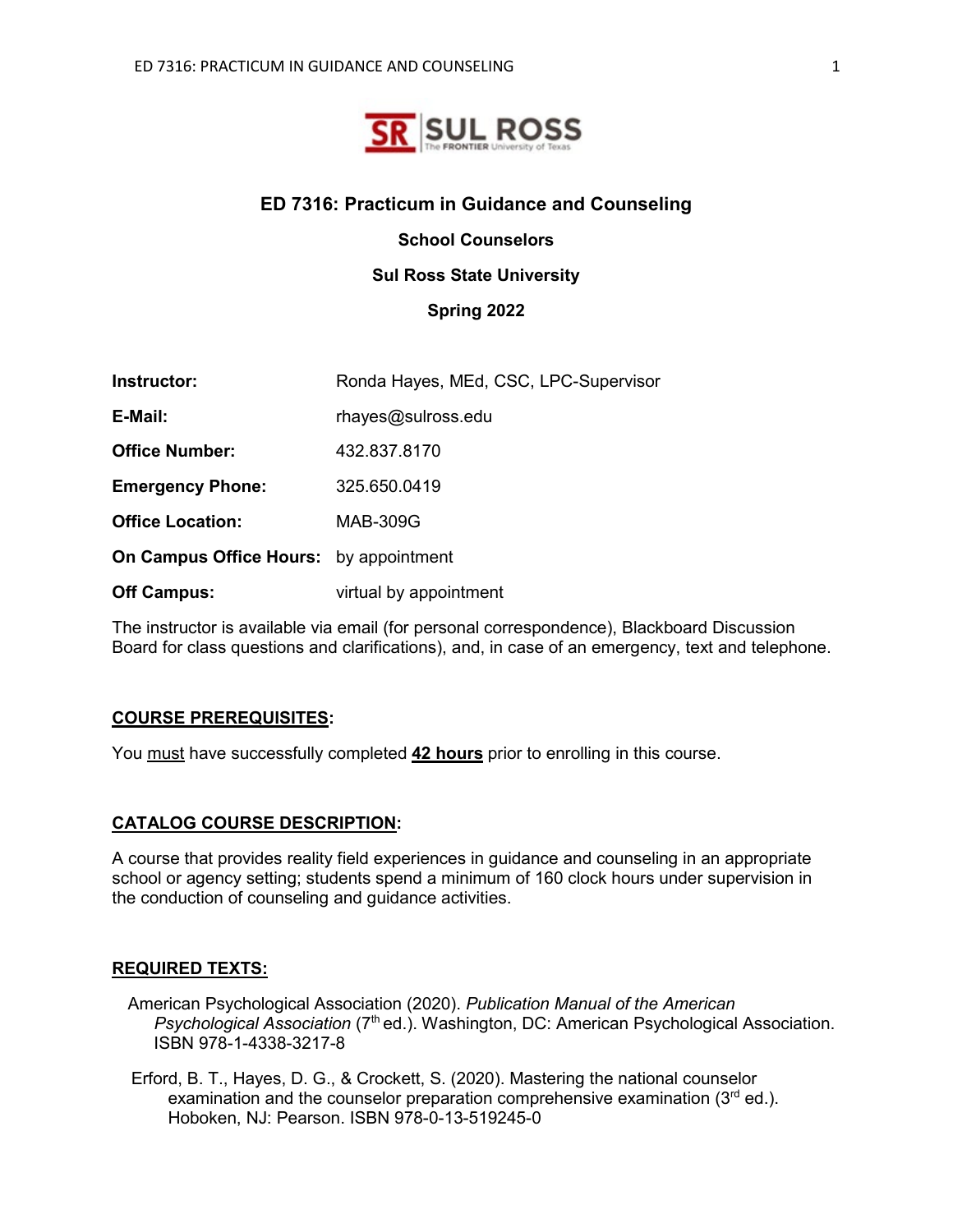- Rosenthal, H. (2017). Encyclopedia of counseling (4<sup>th</sup> ed.). New York, NY: Routledge. ISBN 978-1-138-94265-3
- You will also need the guidance and counseling program you developed for ED 7302. You were instructed to create a manual with all of your work printed and filed in a notebook. You will be adding to the manual during this class.

*Texas Educator Certification Testing 252*-available at

[http://www.tx.nesinc.com/TestView.aspx?f=HTML\\_FRAG/TX252\\_TestPage.html](http://www.tx.nesinc.com/TestView.aspx?f=HTML_FRAG/TX252_TestPage.html) and

[http://www.tx.nesinc.com/TestView.aspx?f=HTML\\_FRAG/TX252\\_PrepMaterials.html](http://www.tx.nesinc.com/TestView.aspx?f=HTML_FRAG/TX252_PrepMaterials.html)

**TExES STANDARDS**: TEXES standards addressed in this course are:

**Standard I. Learner-Centered Knowledge:** The certified school counselor has a broad knowledge base.

**Standard II. Learner-Centered Skills**: The certified school counselor applies the knowledge base to promote the educational, personal, social, and career development of the learner.

**Standard III. Learner-Centered Process:** The certified school counselor participates in the development, monitoring, and evaluation of a developmental school guidance and counseling program that promotes learners' knowledge, skills, motivation, and personal growth.

**Standard IV. Learner-Centered Equity and Excellence for All Learners:** The certified school counselor promotes academic success for all learners by acknowledging, respecting, and responding to diversity while building on similarities that bond all people.

**Standard V. Learner-Centered Communications**: The certified school counselor, an advocate for all students and the school, demonstrates effective professional and interpersonal communication skills.

**Standard VI. Learner-Centered Professional Development:** The certified school counselor continues professional development, demonstrating a commitment to learn, to improve the profession, and to model professional ethics and personal integrity.

| <b>Standard</b> | <b>Description</b>                                                                                                                                                                                                     | <b>Assignment</b>                                                    | <b>Assessment</b>                                             | <b>SLO</b> |
|-----------------|------------------------------------------------------------------------------------------------------------------------------------------------------------------------------------------------------------------------|----------------------------------------------------------------------|---------------------------------------------------------------|------------|
| II. (2)         | provide a proactive, comprehensive,<br>developmental school counseling<br>program based on the needs of<br>students, as set forth in The Texas<br><b>Model for Comprehensive School</b><br><b>Counseling Programs;</b> | Practicum logs,<br>Reflections,<br>observations,<br>self-evaluations | <b>Writing Rubric</b><br><b>Site Supervisor</b><br>Evaluation | 1,2,3      |
| II. (6)         | demonstrate proficiency in teaching<br>small and large groups by actively<br>engaging students in the learning<br>process;                                                                                             | Practicum logs,<br>Reflections,<br>observations,<br>self-evaluations | <b>Writing Rubric</b><br>Site<br>Supervisor<br>Evaluation     | 1,2,3      |
| II. (7)         | participate in the selection, use, and<br>interpretation of assessments and<br>assessment results;                                                                                                                     | Practicum logs,<br>Reflections,<br>observations,<br>self-evaluations | <b>Writing Rubric</b><br>Site<br>Supervisor<br>Evaluation     | 1,2,3      |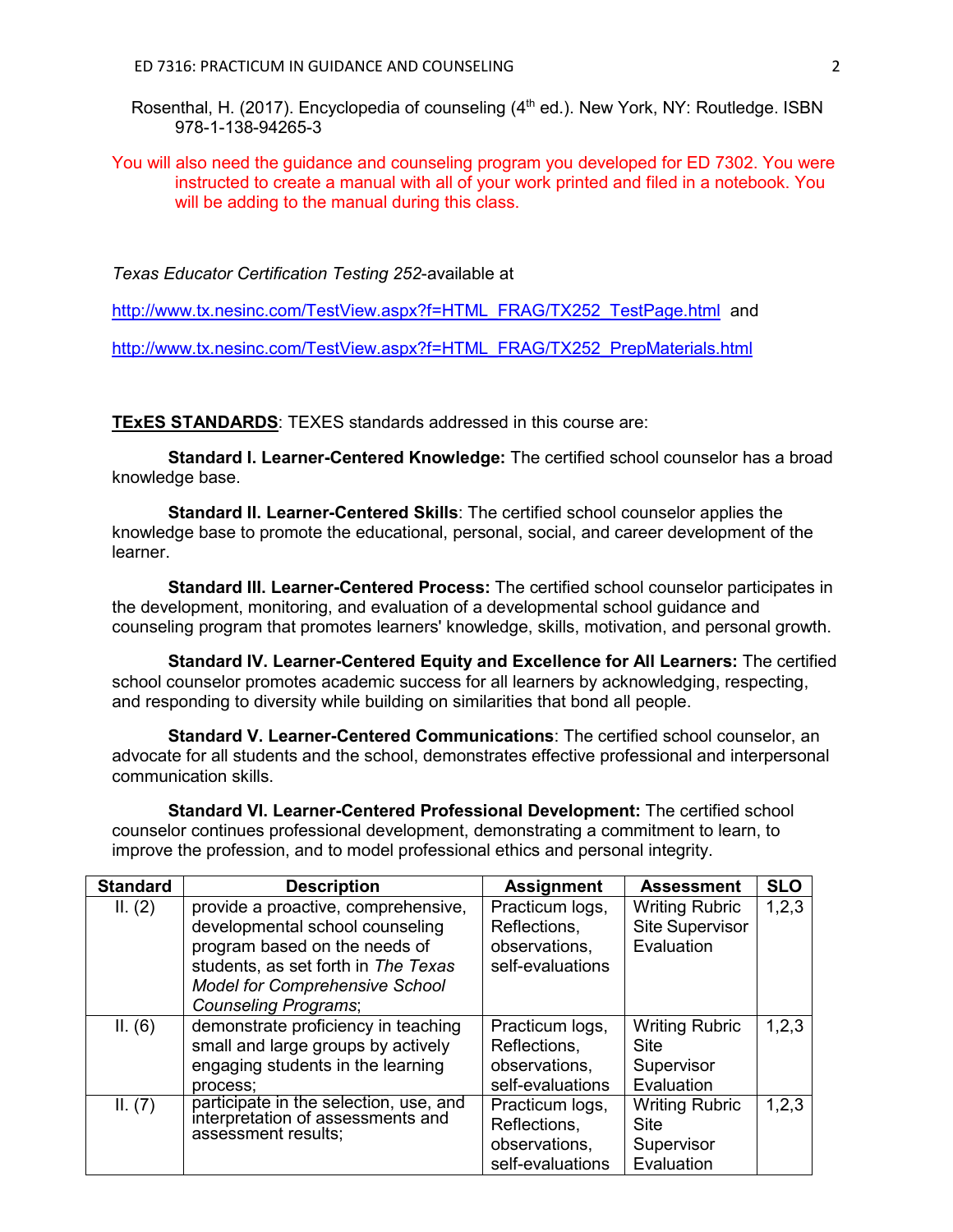| <b>Standard</b> | <b>Description</b>                                                                                                                                                                                          | <b>Assignment</b>                                                    | <b>Assessment</b>                                                | <b>SLO</b> |
|-----------------|-------------------------------------------------------------------------------------------------------------------------------------------------------------------------------------------------------------|----------------------------------------------------------------------|------------------------------------------------------------------|------------|
| II. (8)         | use multiple sets of information and<br>data to make decisions about<br>students, programs, and services;                                                                                                   | Practicum logs,<br>Reflections,<br>observations,                     | <b>Writing Rubric</b><br><b>Site</b><br>Supervisor               | 1,2,3      |
|                 |                                                                                                                                                                                                             | self-evaluations                                                     | Evaluation                                                       |            |
| II. (9)         | use counseling-related research<br>techniques and evidence-based<br>practices to address student needs;                                                                                                     | Practicum logs,<br>Reflections,<br>observations,<br>self-evaluations | <b>Writing Rubric</b><br><b>Site</b><br>Supervisor<br>Evaluation | 1,2,3      |
| II. (10)        | advocate for a comprehensive<br>school counseling program that is<br>responsive to all students;                                                                                                            | Practicum logs,<br>Reflections,<br>observations,<br>self-evaluations | <b>Writing Rubric</b><br><b>Site</b><br>Supervisor<br>Evaluation | 1,2,3      |
| II. (11)        | facilitate learners' ability to achieve<br>their potential by helping them set<br>and attain challenging educational,<br>career, personal, and social goals<br>based on various types of<br>information;    | Practicum logs,<br>Reflections,<br>observations,<br>self-evaluations | <b>Writing Rubric</b><br><b>Site</b><br>Supervisor<br>Evaluation | 1,2        |
| II. (12)        | maintain proficiency in counseling<br>and campus-related technology; and                                                                                                                                    | Practicum logs,<br>Reflections,<br>observations,<br>self-evaluations | <b>Writing Rubric</b><br><b>Site</b><br>Supervisor<br>Evaluation | 1, 2, 3    |
| II. (13)        | use varied sources of information,<br>resources, and practices to counsel<br>students about postsecondary<br>opportunities and college and career<br>readiness.                                             | Practicum logs,<br>Reflections,<br>observations,<br>self-evaluations | <b>Writing Rubric</b><br><b>Site</b><br>Supervisor<br>Evaluation | 1, 2, 3    |
| III. (1)        | collaborate with others in the school<br>and community to implement a<br>guidance curriculum that promotes<br>learners' development in all domains,<br>including cognitive, social, and<br>emotional areas; | Practicum logs,<br>Reflections,<br>observations,<br>self-evaluations | <b>Writing Rubric</b><br><b>Site</b><br>Supervisor<br>Evaluation | 2,3        |
| III. (2)        | facilitate learners' ability to achieve<br>their potential by helping them set<br>and attain challenging educational,<br>career, personal, and social goals<br>based on various types of<br>information;    | Practicum logs,<br>Reflections,<br>observations,<br>self-evaluations | <b>Writing Rubric</b><br><b>Site</b><br>Supervisor<br>Evaluation | 1, 2, 3    |
| III. $(4)$      | implement effective referral<br>procedures to facilitate the use of<br>special programs and services;                                                                                                       | Practicum logs,<br>Reflections,<br>observations,<br>self-evaluations | <b>Writing Rubric</b><br><b>Site</b><br>Supervisor<br>Evaluation | 1, 2, 3    |
| III. $(5)$      | act as a consultant to help learners<br>achieve success inside and outside<br>of school;                                                                                                                    | Practicum logs,<br>Reflections,<br>observations,<br>self-evaluations | <b>Writing Rubric</b><br><b>Site</b><br>Supervisor<br>Evaluation | 1,2,3      |
| III. $(6)$      | advocate for a comprehensive<br>school counseling program and<br>recognize the required time<br>commitment to fully apply the<br>program implementation cycle;                                              | Practicum logs,<br>Reflections,<br>observations,<br>self-evaluations | <b>Writing Rubric</b><br><b>Site</b><br>Supervisor<br>Evaluation | 1, 2, 3    |
| III. (10)       | increase public relations and<br>awareness through community                                                                                                                                                | Practicum logs,                                                      | <b>Writing Rubric</b>                                            | 2,3        |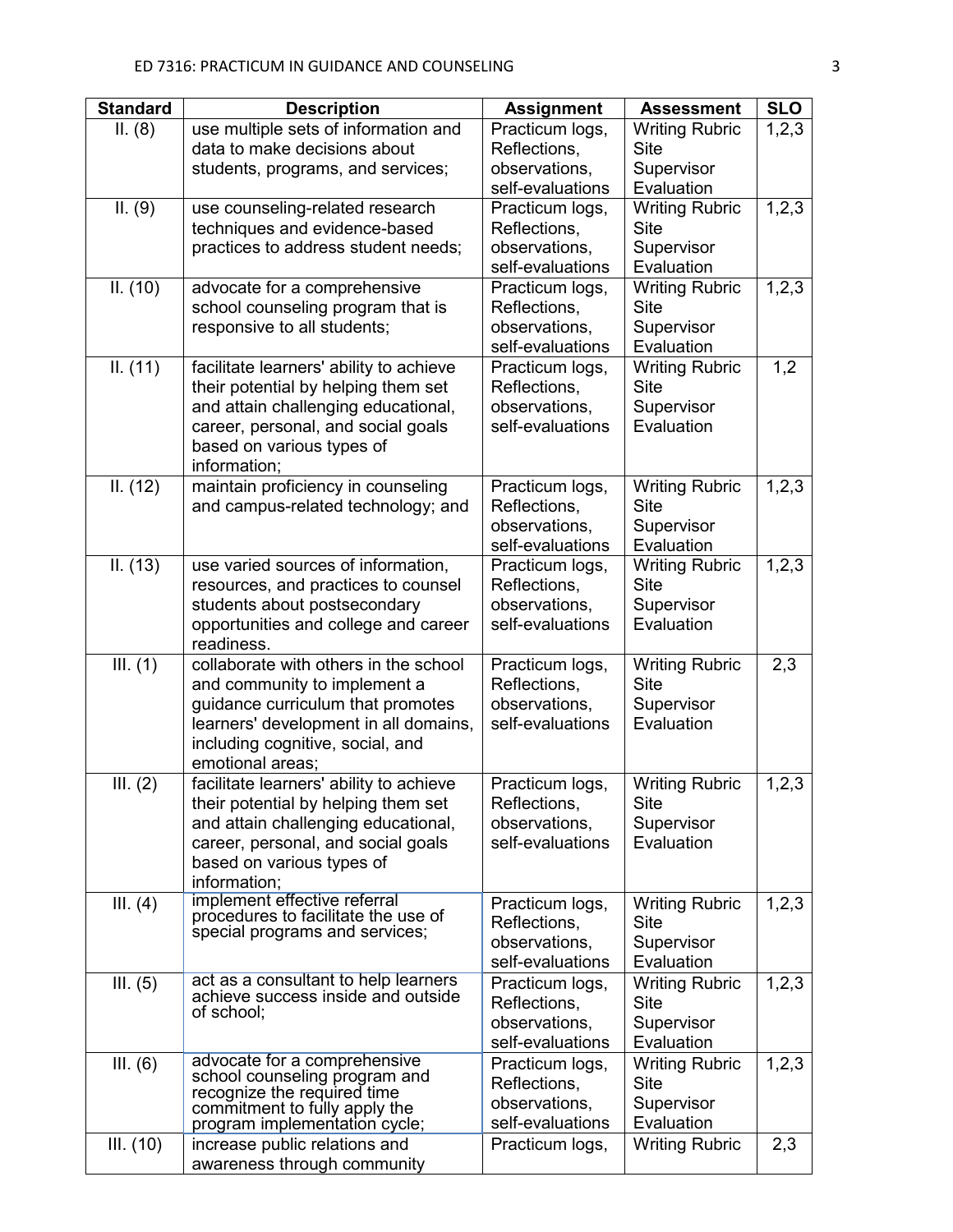| <b>Standard</b> | <b>Description</b>                                                    | <b>Assignment</b>               | <b>Assessment</b>             | <b>SLO</b>     |
|-----------------|-----------------------------------------------------------------------|---------------------------------|-------------------------------|----------------|
|                 | outreach, such as fundraising, grant                                  | Reflections,                    | <b>Site</b>                   |                |
|                 | writing, donations, volunteerism,                                     | observations,                   | Supervisor                    |                |
|                 | local businesses, and use of public                                   | self-evaluations                | Evaluation                    |                |
|                 | or guest speakers;                                                    |                                 |                               |                |
| III. (11)       | provide school-wide professional                                      | Practicum logs,                 | <b>Writing Rubric</b>         | 2,3            |
|                 | development and parent workshops                                      | Reflections,                    | <b>Site</b>                   |                |
|                 | throughout the school year;                                           | observations,                   | Supervisor                    |                |
|                 |                                                                       | self-evaluations                | Evaluation                    |                |
| III. (12)       | support participation in fair-share<br>responsibilities versus non-   | Practicum logs,                 | <b>Writing Rubric</b>         | 2,3            |
|                 | counseling related duties;                                            | Reflections,                    | <b>Site</b>                   |                |
|                 |                                                                       | observations,                   | Supervisor                    |                |
|                 | know district, state, and federal                                     | self-evaluations                | Evaluation                    |                |
| III. (13)       | initiatives that are to be reflected in a                             | Practicum logs,                 | <b>Writing Rubric</b>         | 2,3            |
|                 | comprehensive school counseling                                       | Reflections,<br>observations,   | <b>Site</b>                   |                |
|                 | program; and                                                          | self-evaluations                | Supervisor<br>Evaluation      |                |
| IV. $(5)$       | understand how environment and                                        | Practicum logs,                 | <b>Writing Rubric</b>         | $\mathbf{1}$   |
|                 | behavior may impact or influence                                      | Reflections,                    | <b>Site</b>                   |                |
|                 | individual learners;                                                  | observations,                   | Supervisor                    |                |
|                 |                                                                       | self-evaluations                | Evaluation                    |                |
| IV. $(6)$       | ensure equitable access to programs<br>and services for all students; | Practicum logs,                 | <b>Writing Rubric</b>         | 1,2            |
|                 |                                                                       | Reflections,                    | <b>Site</b>                   |                |
|                 |                                                                       | observations,                   | Supervisor                    |                |
|                 |                                                                       | self-evaluations                | Evaluation                    |                |
| IV. (8)         | acknowledge learners' gifts,                                          | Practicum logs,                 | <b>Writing Rubric</b>         | 1,2            |
|                 | strengths, and extracurricular talents                                | Reflections,                    | <b>Site</b>                   |                |
|                 | when considering programs and<br>services;                            | observations,                   | Supervisor                    |                |
|                 |                                                                       | self-evaluations                | Evaluation                    |                |
| V. (1)          | demonstrate effective                                                 | Practicum logs,                 | <b>Writing Rubric</b>         | 3              |
|                 | communication through oral, written,                                  | Reflections,                    | <b>Site</b>                   |                |
|                 | and nonverbal expression;                                             | observations,                   | Supervisor                    |                |
|                 |                                                                       | self-evaluations                | Evaluation                    |                |
| V. (2)          | use knowledge of group dynamics                                       | Practicum logs,                 | <b>Writing Rubric</b>         | $\overline{2}$ |
|                 | and productive group interaction;                                     | Reflections,                    | <b>Site</b>                   |                |
|                 |                                                                       | observations,                   | Supervisor                    |                |
|                 |                                                                       | self-evaluations                | Evaluation                    |                |
| V. (3)          | support responsive interventions by<br>effectively communicating with | Practicum logs,<br>Reflections, | <b>Writing Rubric</b><br>Site | 2,3            |
|                 | parents/guardians, teachers,                                          | observations,                   | Supervisor                    |                |
|                 | administrators, and community                                         | self-evaluations                | Evaluation                    |                |
|                 | members;                                                              |                                 |                               |                |
| V. (4)          | facilitate learners' access to                                        | Practicum logs,                 | <b>Writing Rubric</b>         | 2,3            |
|                 | community resources;                                                  | Reflections,                    | <b>Site</b>                   |                |
|                 |                                                                       | observations,                   | Supervisor                    |                |
|                 |                                                                       | self-evaluations                | Evaluation                    |                |
| V. (5)          | develop and implement strategies for                                  | Practicum logs,                 | <b>Writing Rubric</b>         | 3              |
|                 | effective internal and external                                       | Reflections,                    | <b>Site</b>                   |                |
|                 | communications;                                                       | observations,                   | Supervisor                    |                |
|                 |                                                                       | self-evaluations                | Evaluation                    |                |
| V. (6)          | facilitate parent/guardian                                            | Practicum logs,                 | <b>Writing Rubric</b>         | 2,3            |
|                 | involvement in their children's                                       | Reflections,                    | <b>Site</b>                   |                |
|                 | education;                                                            | observations,                   | Supervisor                    |                |
|                 |                                                                       | self-evaluations                | Evaluation                    |                |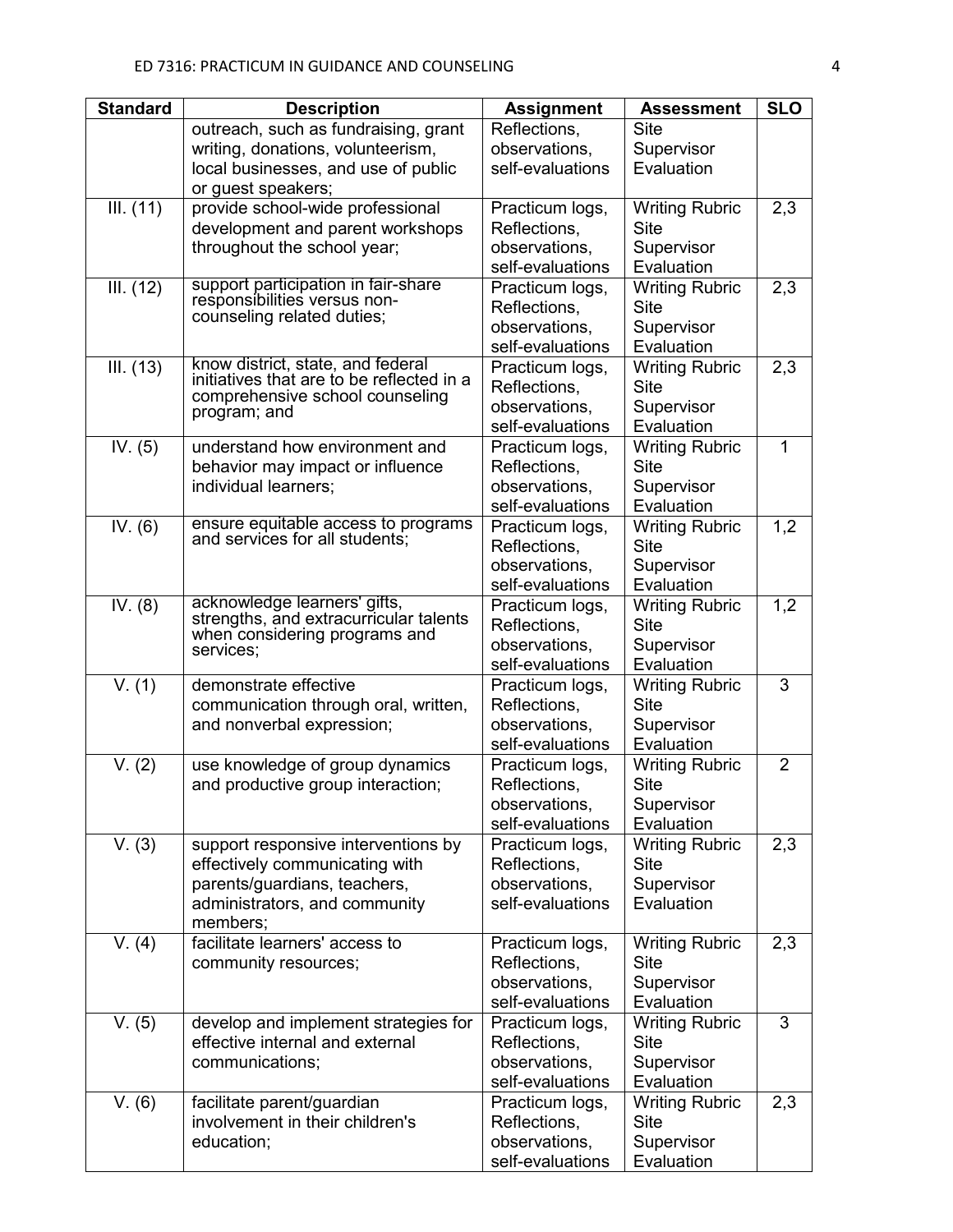| <b>Standard</b>            | <b>Description</b>                                                       | <b>Assignment</b> | <b>Assessment</b>     | <b>SLO</b>       |
|----------------------------|--------------------------------------------------------------------------|-------------------|-----------------------|------------------|
| V. (7)                     | develop partnerships with                                                | Practicum logs,   | <b>Writing Rubric</b> | 2,3              |
|                            | parents/guardians, businesses, and                                       | Reflections,      | <b>Site</b>           |                  |
|                            | other groups in the community to                                         | observations,     | Supervisor            |                  |
|                            | facilitate learning;                                                     | self-evaluations  | Evaluation            |                  |
| V. (8)                     | work effectively as a team member                                        | Practicum logs,   | <b>Writing Rubric</b> | 31               |
|                            | to promote positive change for                                           | Reflections,      | <b>Site</b>           |                  |
|                            | individuals, groups, and the school                                      | observations,     | Supervisor            |                  |
|                            | community;                                                               | self-evaluations  | Evaluation            |                  |
| $\bar{V}$ . (9)            | take a positive, strength-based                                          | Practicum logs,   | <b>Writing Rubric</b> | 1,2              |
|                            | approach that verbalizes                                                 | Reflections,      | <b>Site</b>           |                  |
|                            | commonalities versus differences in                                      | observations,     | Supervisor            |                  |
|                            | all learners;                                                            | self-evaluations  | Evaluation            |                  |
| V. (12)                    | facilitate access to and use of school                                   | Practicum logs,   | <b>Writing Rubric</b> | 2,3              |
|                            | and community information and                                            | Reflections,      | <b>Site</b>           |                  |
|                            | resources related to postsecondary                                       | observations,     | Supervisor            |                  |
|                            | opportunities and college and career                                     | self-evaluations  | Evaluation            |                  |
|                            | readiness by learners,                                                   |                   |                       |                  |
|                            | parents/guardians, teachers,                                             |                   |                       |                  |
|                            | administrators, and community                                            |                   |                       |                  |
|                            | members.                                                                 |                   |                       |                  |
| $\overline{\text{VI.}}(1)$ | use reflection, self-assessment, and<br>interactions with colleagues to  | Practicum logs,   | <b>Writing Rubric</b> | 3                |
|                            | promote personal professional                                            | Reflections,      | <b>Site</b>           |                  |
|                            | development;                                                             | observations,     | Supervisor            |                  |
|                            |                                                                          | self-evaluations  | Evaluation            |                  |
| VI. (2)                    | use counseling-related research<br>techniques and practices as well as   | Practicum logs,   | <b>Writing Rubric</b> | $\overline{2,3}$ |
|                            | technology and other resources to                                        | Reflections.      | <b>Site</b>           |                  |
|                            | facilitate continued professional                                        | observations,     | Supervisor            |                  |
|                            | growth;                                                                  | self-evaluations  | Evaluation            |                  |
| VI. (3)                    | strive toward the highest level of<br>professionalism by adhering to and | Practicum logs,   | <b>Writing Rubric</b> | 3                |
|                            | modeling professional, ethical, and                                      | Reflections,      | <b>Site</b>           |                  |
|                            | legal standards;                                                         | observations,     | Supervisor            |                  |
|                            |                                                                          | self-evaluations  | Evaluation            |                  |
| VI. (5)                    | engage in ongoing professional<br>development to improve the school      | Practicum logs,   | <b>Writing Rubric</b> | 2,3              |
|                            | guidance and counseling program;                                         | Reflections,      | <b>Site</b>           |                  |
|                            | and                                                                      | observations,     | Supervisor            |                  |
|                            |                                                                          | self-evaluations  | Evaluation            |                  |

#### **TExES COMPETENCIES:**

Student knowledge and application of the four domains and 10 competencies are required for students to successfully pass the TExES. In other words, the domains and competencies are test specific and will be addressed when students take the following test. In order to help students with this task, all school counseling students are required to spend six hours in the Certify Teacher school counseling practice test site. A minimum score of 85% must be made on each of the 10 competencies tested before Sul Ross State University can submit approval for the student to take the TExES.

TExES competencies addressed in this course are:

#### **DOMAIN I—KNOWLEDGE OF LEARNERS**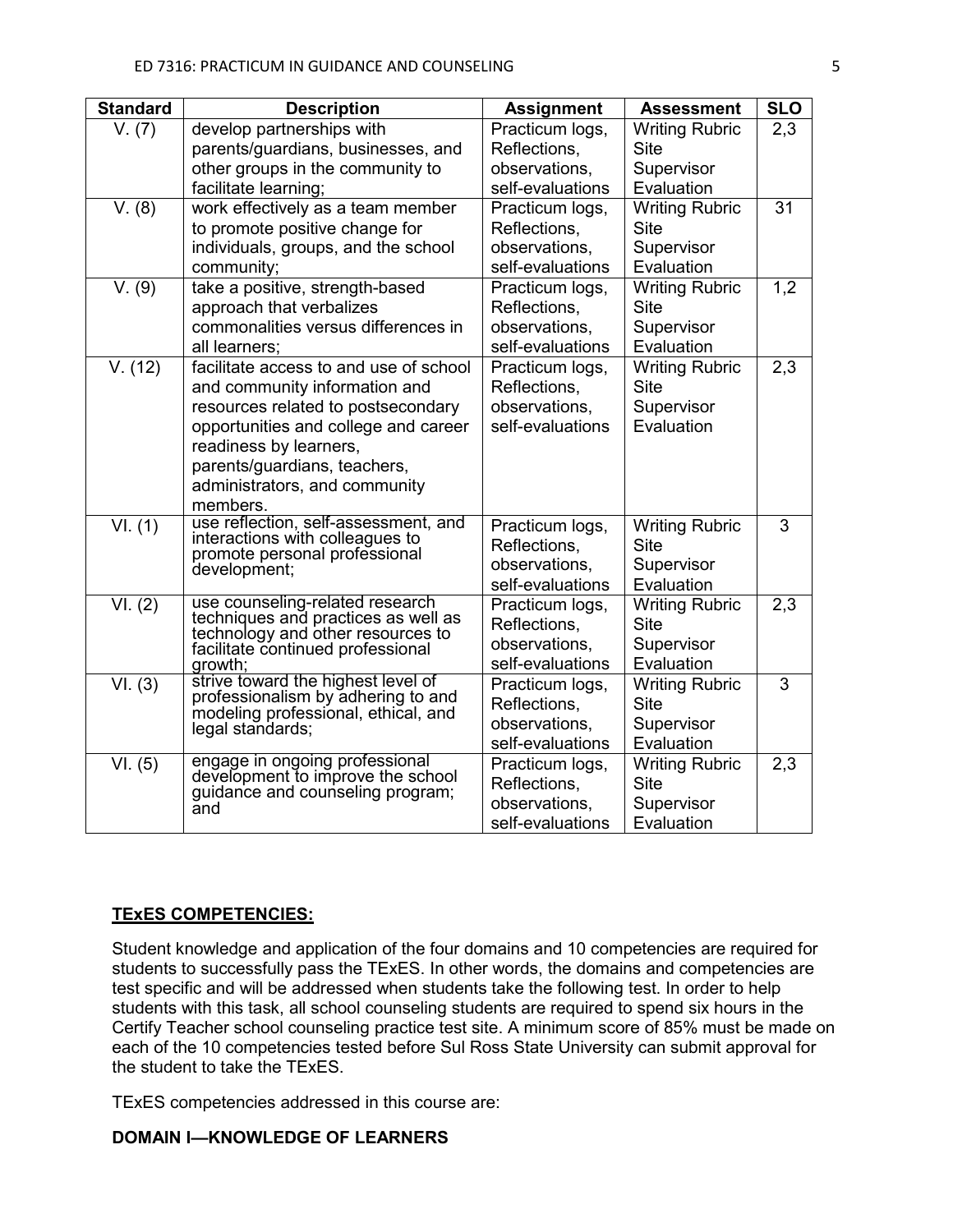**Competency 002 (Diversity and Cultural Competence):** Understand diversity issues and cultural competencies related to school counseling and environments that promote respect and affirmation for all students.

The beginning counselor will be able to:

A. Demonstrate knowledge of ways in which diverse characteristics (e.g., race, culture, ethnicity, religion, gender identity, socioeconomic status, linguistic diversity, immigration status, exceptionality, learning styles, physical or cognitive abilities) may affect the manifestation of strengths and difficulties in the educational, career, personal, and social areas.

B. Apply knowledge of strategies for promoting understanding of, sensitivity to, and interaction with students' diverse characteristics and for fostering awareness, appreciation, and respect for diversity.

C. Apply knowledge of strategies for helping all students feel welcome; using students' diverse characteristics and backgrounds to enrich learning experiences; and building a learning community characterized by respect for, affirmation of, and interaction with all students.

D. Demonstrate knowledge of ways to encourage the development of an inclusive learning community where students assume responsibility, participate in decision making, and work independently as well as collaboratively in learning activities.

E. Demonstrate knowledge of strategies for teaching about bias, stereotyping, prejudice, discrimination, and oppression and how these issues may affect students, including strategies for intervening with students who demonstrate inappropriate behaviors.

F. Recognize changing societal trends (e.g., demographic, economic, technological) and cultural, economic, and political issues surrounding diversity, equity, and access.

G. Demonstrate knowledge of cultural competencies related to diversity, equity, and access and the importance of acknowledging personal biases, addressing personal prejudices, and promoting culturally responsive behaviors that affirm all students' humanity.

H. Demonstrate knowledge of restorative practices, mediation, and conflict resolution strategies, and ways to support the development of these programs within the school environment

## **DOMAIN II—THE COMPREHENSIVE SCHOOL COUNSELING PROGRAM**

**Competency 003 (Guidance):** Understand instructional practices and strategies for facilitating students' educational, career, personal, and social growth and development as articulated in The Texas Model for Comprehensive School Counseling Programs.

The beginning counselor will be able to:

A. Apply knowledge of how to analyze various types of data (i.e., process, perception, and outcome) and other information to identify students' strengths and needs in order to inform guidance curriculum development.

B. Demonstrate knowledge of procedures for engaging in ongoing review of students' knowledge, skills, and abilities; strategies for providing appropriate and relevant feedback; and methods for evaluating student progress.

C. Demonstrate knowledge of curriculum design, lesson plan development, differentiated instruction, assessment of student competency attainment, and classroom management as applied to the developmental guidance curriculum.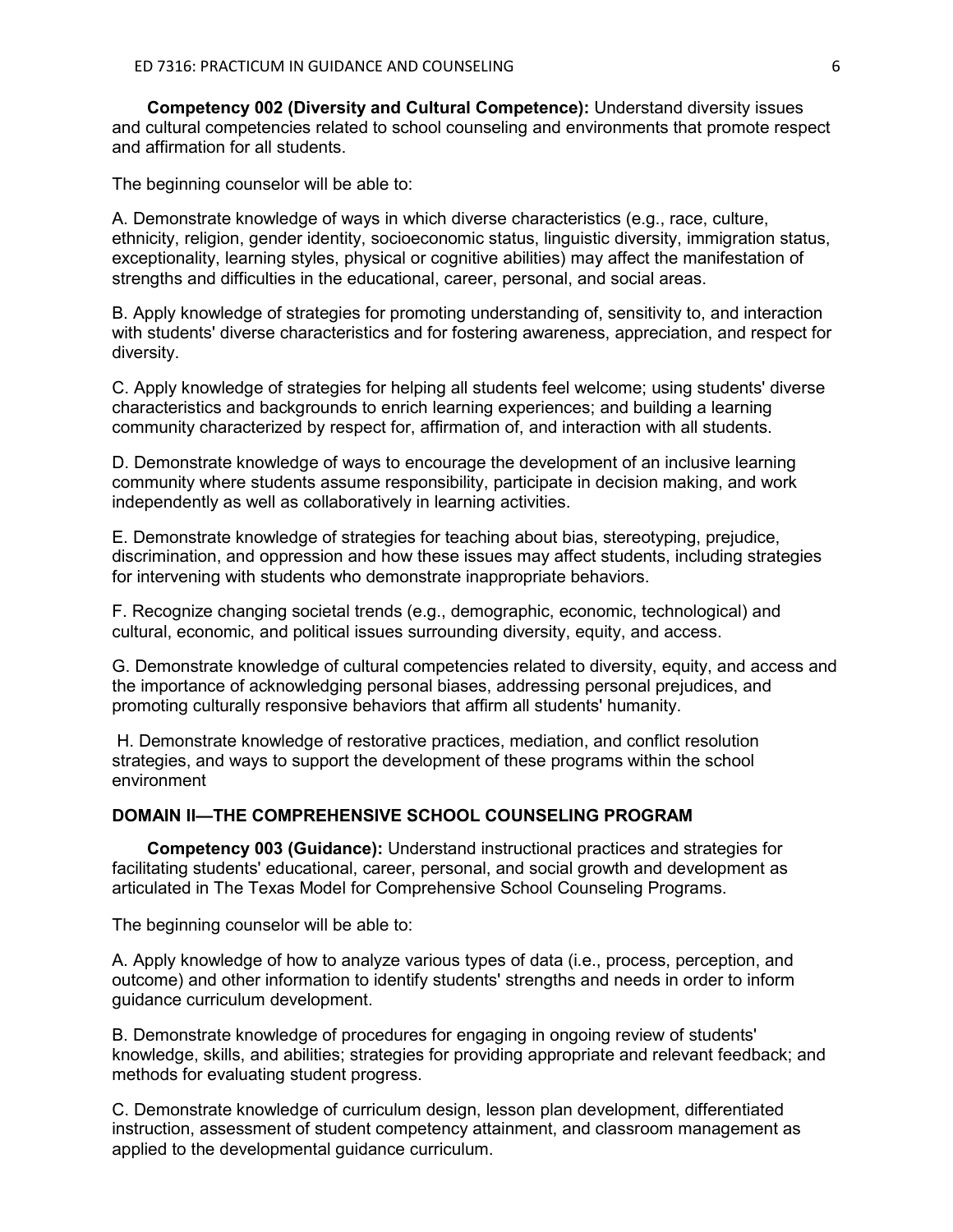D. Demonstrate knowledge of the scope and sequence of student competencies in the strategic curricular areas of the guidance curriculum (i.e., intrapersonal effectiveness, interpersonal effectiveness, postsecondary and career readiness, and personal health and safety) and strategies for supporting students in setting and attaining challenging educational, career, personal, and social goals.

E. Apply knowledge of instructional strategies, activities, and resources to promote students' acquisition of age-appropriate knowledge, skills, and abilities in the developmental guidance curriculum and strategies for working collaboratively to integrate guidance and academic curricula.

F. Apply knowledge of the components of and techniques for promoting social skills and emotional wellness across grade levels

 **Competency 004 (Responsive Services):** Understand techniques for designing supports and interventions to address the needs, concerns, and challenges affecting students' continued educational, career, personal, and social development.

The beginning counselor will be able to:

A. Distinguish between preventive, remedial, and crisis levels of responsive services.

B. Apply knowledge of how to design and implement preventive services for fostering resiliency and facilitating students' development of strategies for coping with stress, anxiety, and challenging situations (e.g., peer pressure, social media, life events).

C. Apply knowledge of how to design, implement, and evaluate intervention plans within a multitiered system of supports, linking interventions to assessment data and considering factors (e.g., cultural, socioeconomic, race, ethnicity, linguistic, experiential) related to the use of data.

D. Apply knowledge of individual and group counseling theories and evidence-based practices, techniques, and skills associated with specific counseling approaches.

E. Use appropriate methods and procedures for counseling individuals in given situations.

F. Use appropriate methods and procedures for group counseling, and demonstrate knowledge of group dynamics as well as productive group interaction.

G. Use consultative theories and related strategies, techniques, and behavioral interventions to assist teachers with classroom management.

H. Apply knowledge of strategies for helping students clarify problems, consider causes, and identify alternative solutions and possible consequences in order to take appropriate actions and cope with developmental or environmental challenges.

I. Use consultative skills to support parents/guardians in clarifying identified student problems and underlying causes and in determining alternative solutions for problem resolution.

J. Apply knowledge of techniques for helping students develop decision-making skills, recognize the relationship between decisions and outcomes, and understand the potential consequences of choices.

K. Demonstrate knowledge of signs and symptoms of mental health and trauma-related issues in children and adolescents and a variety of intervention skills and trauma-informed practices to respond effectively to the needs of individuals and groups experiencing crises or other traumatic events.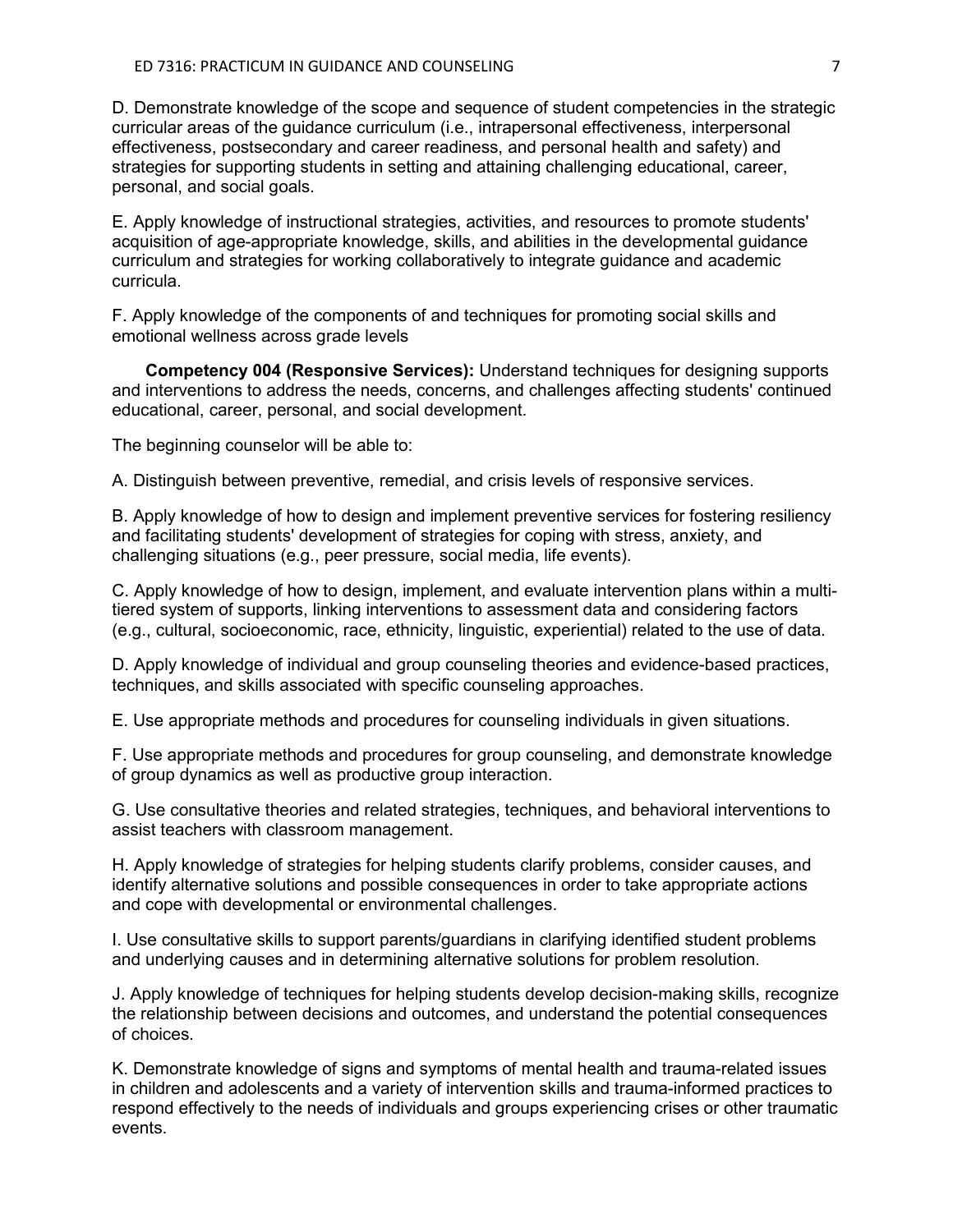**Competency 005 (Individual Planning):** Understand techniques and strategies for guiding students in planning, monitoring, and managing their individual educational, career, personal, and social development.

The beginning counselor will be able to:

A. Demonstrate knowledge of individual educational planning as a component of the developmental school counseling program and how to guide students to help enhance their own educational development.

B. Demonstrate knowledge of factors, issues, and procedures related to academic placement and selection of student courses in various situations.

C. Apply knowledge of methods for helping students establish short- and long-term goals, monitor progress, and direct their own learning as appropriate.

D. Apply knowledge of strategies for helping students fulfill graduation requirements, research and choose postsecondary programs, prepare for entrance examinations, and meet admission requirements.

E. Apply knowledge of strategies for supporting students in identifying and understanding their abilities, interests, and aptitudes and for assisting all students with programs of study to prepare effectively for secondary and postsecondary educational or employment opportunities.

F. Apply knowledge of theories, models, and principles of career development and methods for helping students meet the Texas College, Career, and Military Readiness Standards.

G. Demonstrate knowledge of information sources and procedures related to postsecondary program application (e.g., college, university, vocational, technical, military, apprenticeship) and how to seek financial assistance (e.g., federal or state financial aid, loans, scholarships, grants).

**Competency 006 (Systems Support):** Understand procedures, processes, and strategies for providing systems support.

The beginning counselor will be able to:

A. Demonstrate knowledge of systems support as a component of a comprehensive school counseling program (e.g., participation on campus-based improvement teams, formation of campus policies and programs to address identified school needs, development of schoolwide programs to promote positive outcomes for students) and the school counselor's role as a change agent in support of systemic improvement.

B. Demonstrate knowledge of the school counselor's role as a participant on decision-making teams (e.g., advisory boards, school improvement committees, student support teams, curriculum committees).

C. Apply knowledge of procedures for planning, designing, and implementing schoolwide programs (e.g., drug education, bullying prevention, personal safety, mental health and wellness, crisis response) to address students' identified personal, social, educational, and career needs.

D. Apply knowledge of procedures for designing and presenting professional growth activities to support school staff and parents/guardians in promoting optimal educational, career, personal, and social development of all students.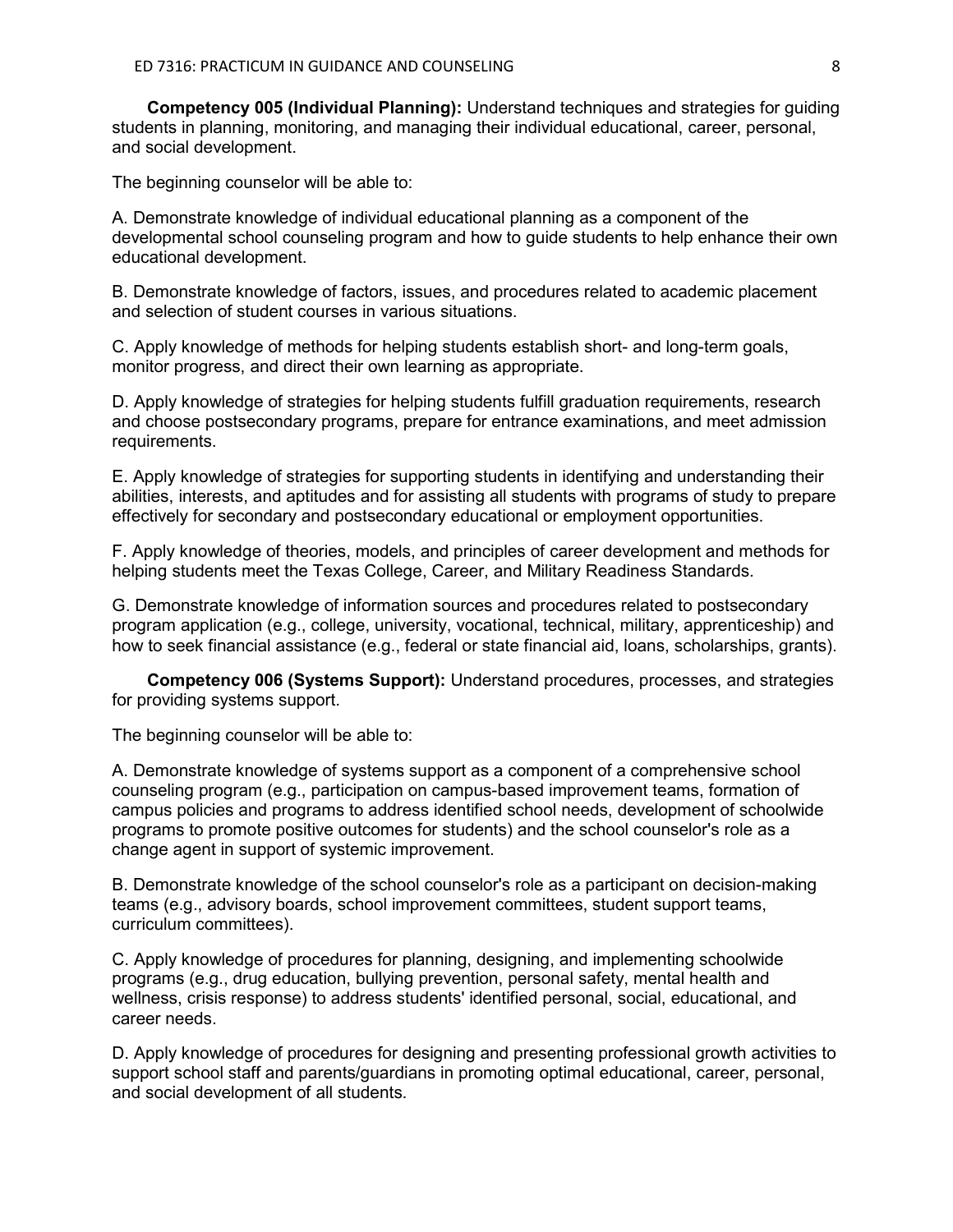E. Demonstrate knowledge of strategies for facilitating effective teamwork within the school and the community and for building effective working teams of educators, families, and community members to support students' achievement and success.

**Competency 007 (Program Management):** Understand the foundational components of and procedures for developing, implementing, and evaluating the comprehensive school counseling program.

The beginning counselor will be able to:

A. Demonstrate knowledge of strategies for and factors to consider in developing a meaningful and purposeful mission statement for the comprehensive school counseling program.

B. Demonstrate knowledge of the assumptions on which effective and comprehensive school counseling programs are based, including recommended programmatic conditions and resource allocations, and strategies for defining the program's rationale and parameters.

C. Apply knowledge of processes and strategies for defining goals and priorities for a comprehensive school counseling program based on various needs assessment strategies and data sources.

D. Demonstrate knowledge of the organizational structure and components of an effective and comprehensive school counseling program that is aligned with The Texas Model for Comprehensive School Counseling Programs.

E. Apply knowledge of strategies for communicating information about the comprehensive school counseling program to stakeholders, including teachers, parents/guardians, administrators, district personnel, and community partners.

F. Apply knowledge of processes and techniques for engaging in ongoing data collection and analysis to assess, adapt, and improve the comprehensive school counseling program and demonstrate accountability; processes for defining criteria for the evaluation of the program; and methods for reporting results of program evaluations.

G. Demonstrate knowledge of how to select appropriate and nondiscriminatory instruments, measures, methods, and materials for gathering information and the importance of collecting data and other information across environments (e.g., home, school, community).

H. Demonstrate knowledge of planning and managing tasks that support the activities of the comprehensive school counseling program and the appropriate allocation of time and resources.

#### **DOMAIN III—THE PROFESSIONAL SCHOOL COUNSELOR**

**Competency 008 (Communication, Consultation, and Collaboration):** Understand practices and strategies for effective communication, consultation, and collaboration within the school and community.

The beginning counselor will be able to:

A. Demonstrate knowledge of procedures and strategies for effective communication, consultation, and collaboration in the educational environment, including the use of face-to-face, written, and technology-based communication methods.

B. Demonstrate knowledge of the components of culturally responsive, school-based consultation.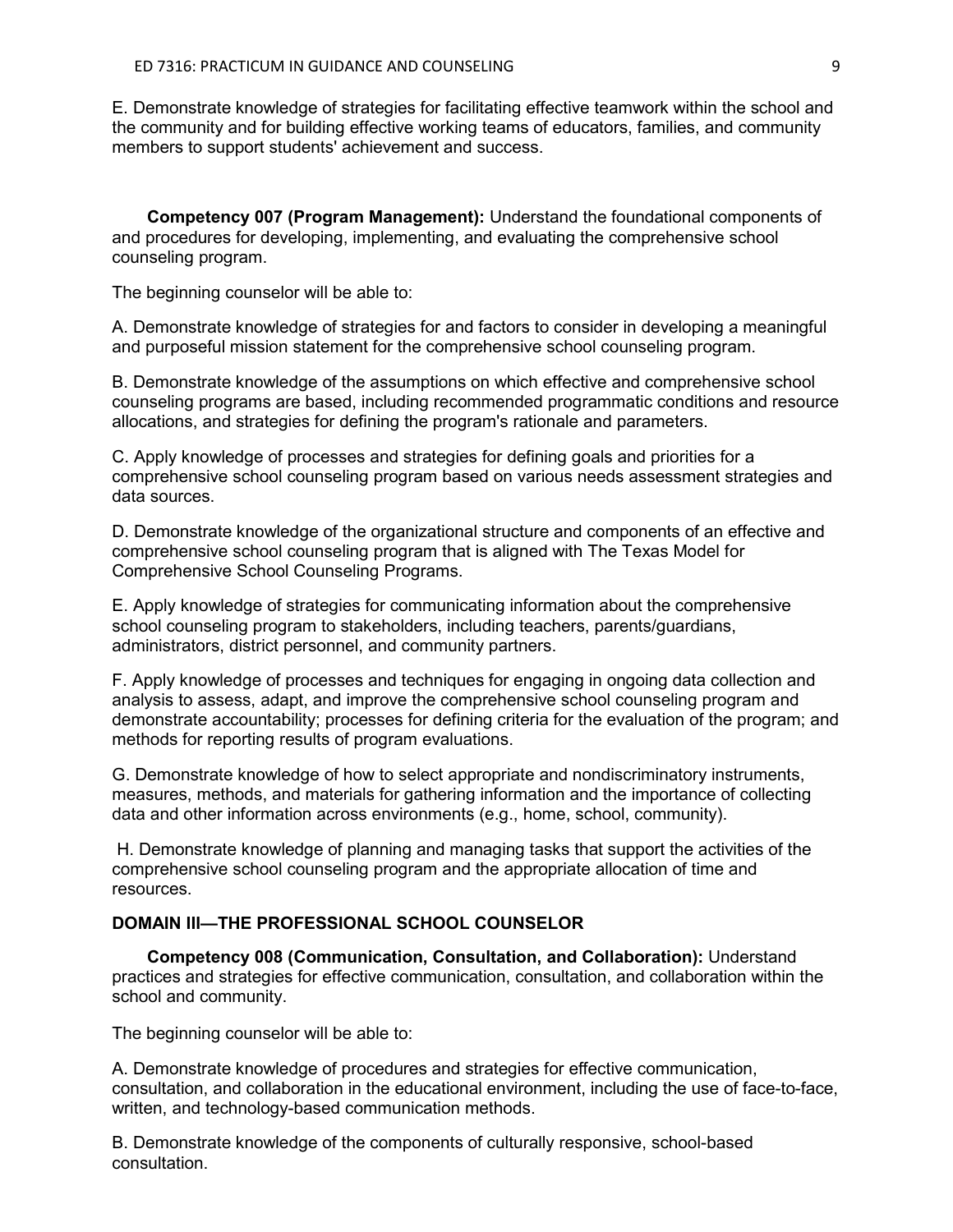C. Apply knowledge of strategies, procedures, and processes for collaborating with stakeholders and using data, resources, and technology to create learning environments that promote educational access, equity, and success for every student.

D. Apply knowledge of methods for communicating with stakeholders for the purpose of promoting understanding of the professional school counselor's role and the comprehensive school counseling program's goals and services.

E. Demonstrate knowledge of methods and processes for identifying, accessing, and coordinating school and community resources to make appropriate in-school and out-of-school referrals.

F. Apply knowledge of strategies for facilitating parent/guardian involvement in the educational process in order to promote student achievement and success.

G. Apply knowledge of strategies for communicating the purpose and results of assessment information accurately, legally, and ethically to students, parents/guardians, educational professionals, and others as appropriate.

**Competency 009 (Professional Practice):** Understand the roles, responsibilities, and orientation of the professional school counselor and legal and ethical standards of practice in school counseling.

The beginning counselor will be able to:

A. Demonstrate knowledge of the history and philosophy of comprehensive school counseling programs.

B. Demonstrate knowledge of professional responsibility domains for school counselors articulated in The Texas Model for Comprehensive School Counseling Programs.

C. Identify elements of the professional school counselor orientation; the roles and responsibilities of the school counselor in various educational contexts; and strategies for articulating, modeling, and advocating for an appropriate school counselor identity.

D. Demonstrate knowledge and interpretation of various formal and informal assessments to assist students and others in sound decision making and goal setting.

E. Apply knowledge of leadership and advocacy strategies to promote a positive school culture and support educational access, equity, inclusiveness, and student success in the school and community.

F. Demonstrate knowledge of various activities to facilitate ongoing professional growth and development at the personal and program level.

G. Demonstrate knowledge of how to use self-assessment, professional relationships and consultation, and continuing education, including maintaining technological proficiency, to improve professional practice and outcomes for students.

H. Demonstrate knowledge of federal, state, and local laws, regulations, rules, and policies related to the practice of school counseling and their application in various school counseling contexts.

I. Apply knowledge of ethical standards for professional school counselors (e.g., Code of Ethics and Standard Practices for Texas Educators, American Counseling Association Code of Ethics, American School Counselor Association Ethical Standards for School Counselors) and their application in various school counseling contexts.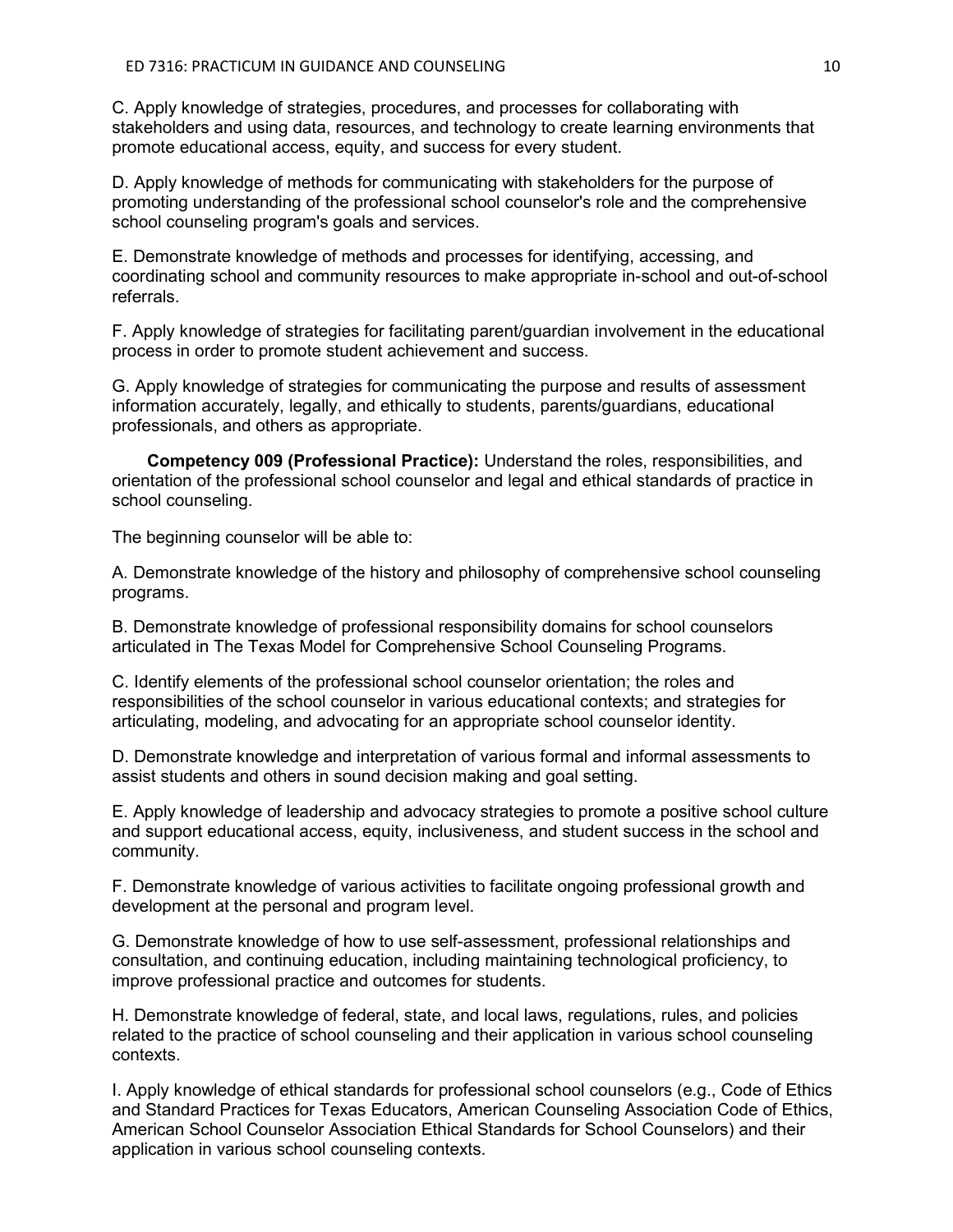J. Recognize emerging issues and trends in school counseling and the legal and ethical implications associated with these issues and trends

#### **DOMAIN IV—ANALYSIS AND RESPONS:**

Competency 010 (Analysis and Response): In a written response, analyze and interpret qualitative and quantitative data to identify a given student's strengths and needs and design an effective intervention.

The beginning counselor will be able to:

A. Analyze various forms of student data to identify and describe, with supporting evidence, a student's educational, career, personal, or social need.

B. Integrate knowledge of effective counseling approaches and best practice to select a developmentally appropriate intervention for addressing an identified student need.

C. Apply knowledge of techniques for collaboration to explain an appropriate method for involving others in the implementation of interventions to address an identified student need.

D. Apply knowledge of assessment to select an appropriate method for evaluating the effectiveness of an intervention in addressing an identified student need.

| <b>Domain</b><br><b>Competency</b>                 | <b>Description</b>                                                                                                                                                                                                                                     | <b>Assignment</b>                                                    | <b>Assessment</b>  | <b>SLO</b> |
|----------------------------------------------------|--------------------------------------------------------------------------------------------------------------------------------------------------------------------------------------------------------------------------------------------------------|----------------------------------------------------------------------|--------------------|------------|
| 1.002<br>Diversity and<br>Cultural<br>Competencies | Understand diversity issues and cultural<br>competencies related to school<br>counseling and environments that<br>promote respect and affirmation for all<br>students.                                                                                 | Practicum logs,<br>Reflections,<br>observations,<br>self-evaluations | Certify<br>Teacher | 1          |
| II.003<br>Guidance                                 | Understand instructional practices and<br>strategies for facilitating students'<br>educational, career, personal, and<br>social growth and development as<br>articulated in The Texas Model for<br><b>Comprehensive School Counseling</b><br>Programs. | Practicum logs,<br>Reflections,<br>observations,<br>self-evaluations | Certify<br>Teacher | 1,2,3      |
| II.004<br>Responsive<br><b>Services</b>            | Understand techniques for designing<br>supports and interventions to address<br>the needs, concerns, and challenges<br>affecting students' continued<br>educational, career, personal, and<br>social development.                                      | Practicum logs,<br>Reflections,<br>observations,<br>self-evaluations | Certify<br>Teacher | 1,2,3      |
| II. 005<br>Individual<br>Planning                  | Understand techniques and strategies<br>for guiding students in planning,<br>monitoring, and managing their<br>individual educational, career, personal,<br>and social development.                                                                    | Practicum logs,<br>Reflections,<br>observations,<br>self-evaluations | Certify<br>Teacher | 1,2,3      |
| II. 006<br><b>System Support</b>                   | Understand procedures, processes, and<br>strategies for providing systems<br>support.                                                                                                                                                                  | Practicum logs,<br>Reflections,<br>observations,<br>self-evaluations | Certify<br>Teacher | 1,2,3      |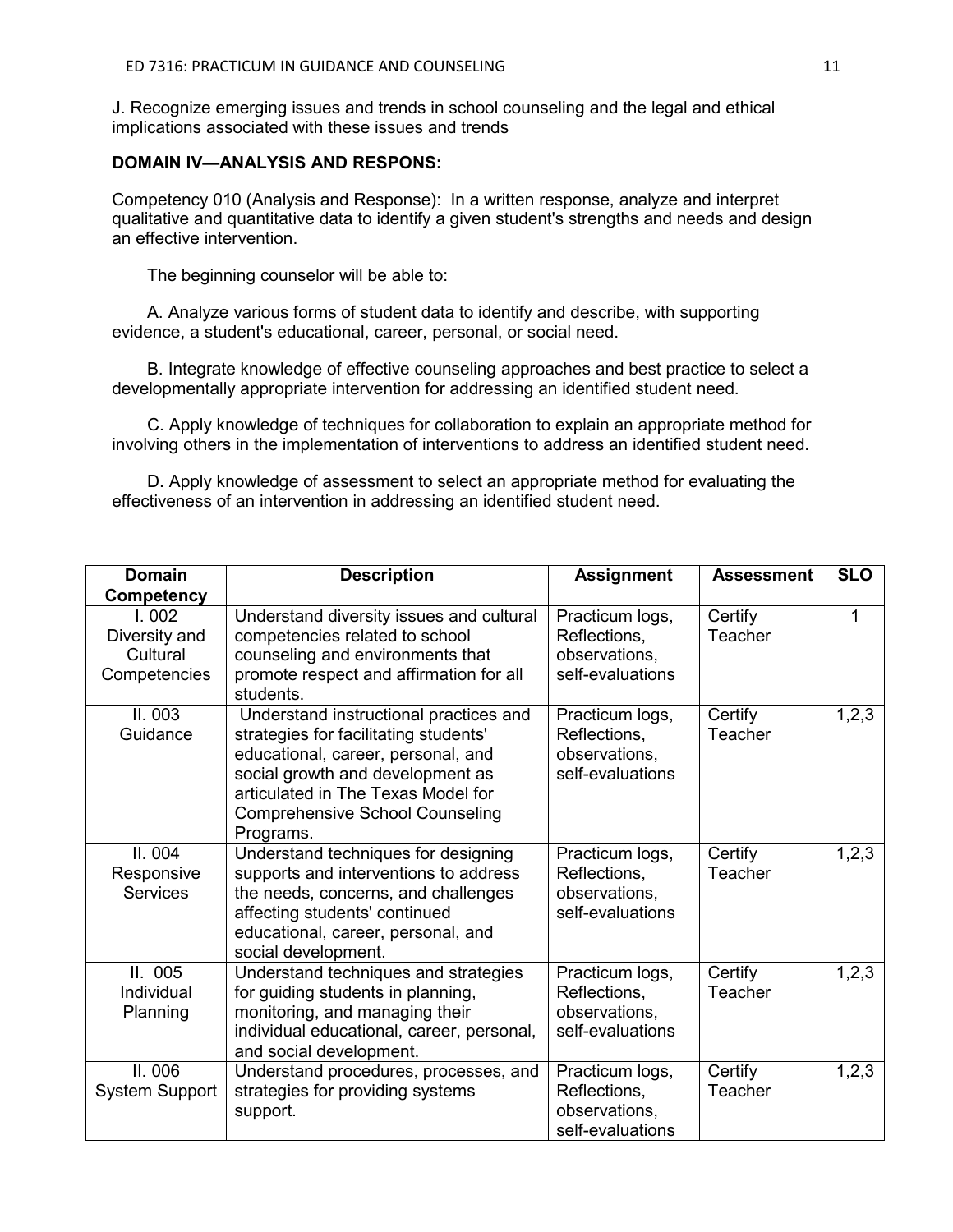| <b>Domain</b><br>Competency                                         | <b>Description</b>                                                                                                                                                                 | <b>Assignment</b>                                                    | <b>Assessment</b>  | <b>SLO</b> |
|---------------------------------------------------------------------|------------------------------------------------------------------------------------------------------------------------------------------------------------------------------------|----------------------------------------------------------------------|--------------------|------------|
| III. 008<br>Communication,<br>Consultation,<br>and<br>Collaboration | Understand practices and<br>strategies for effective<br>communication, consultation, and<br>collaboration within the school and<br>community.                                      | Practicum logs,<br>Reflections,<br>observations.<br>self-evaluations | Certify<br>Teacher | 2,3        |
| III. 009<br>Professional<br>Practice                                | Understand the roles,<br>responsibilities, and orientation of the<br>professional school counselor and<br>legal and ethical standards of practice<br>in school counseling.         | Practicum logs,<br>Reflections,<br>observations,<br>self-evaluations | Certify<br>Teacher | 2,3        |
| IV. 010<br>Analysis and<br>Response                                 | In a written response, analyze and<br>interpret qualitative and quantitative<br>data to identify a given student's<br>strengths and needs and design an<br>effective intervention. | Practicum logs,<br>Reflections,<br>observations,<br>self-evaluations | Certify<br>Teacher | 1,2,3      |

# **19 TAC §228.30 includes:**

The skills that educators are required to possess

19 TAC §228.30(c) (4)

The responsibilities that educators are required to accept

19 TAC §228.30(c) (4)

The high expectations for students in this state

19 TAC §228.30(c) (4)

The importance of building strong classroom management skills

19 TAC §228.30(c) (5)

Appropriate relationships, boundaries, and communications between educators and students

19 TAC §228.30(c) (7)

"Involving district-level leaders in T-TESS implementation ensures that T-TESS becomes a process for education innovation. Successful implementation hinges on collaboration within and among departments and a deepened commitment to growth-centered supervision of instruction and capacity building throughout the organization."

The framework in this state for teacher and principal evaluation

[19 TAC §228.30(c) (6)]

# **COURSE OBJECTIVES:**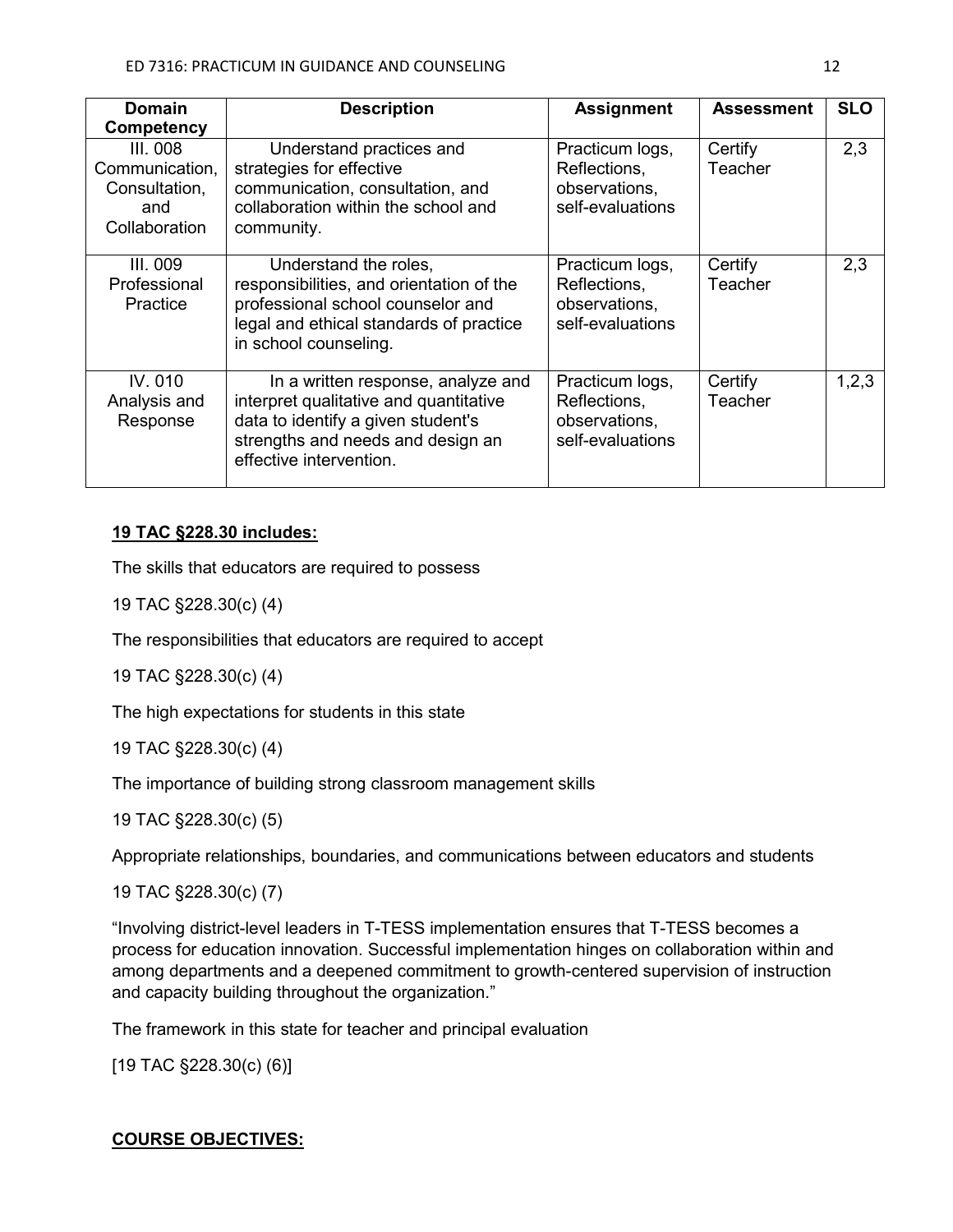The *practicum* is designed to provide the student intern with an opportunity to experience the process of guidance and counseling services in an actual working situation under the supervision of a certified and/or licensed professional counselor or equivalent. The practicum will include **a minimum of 160 hours**, of which at least **80 hours** must be **direct service to clients**, that is, individual, group, career/vocational, and family counseling; appraisal/assessment; and when appropriate, consultation. The other **80 hours are indirect hours** and consist of paperwork and preparation for working with clientele within the realm of counseling.

On completion of this experience, the intern should be competent to assume the role of a counselor in the setting in which the practicum was completed. The choice of setting and the competence of the on-site supervisor will greatly affect the resulting competency of the student intern and should be carefully considered when the intern chooses the site.

## Minimum competencies of the practicum student at completion of the practicum include:

- 1. The ability to develop a guidance/counseling program for a school or agency similar to that in which the practicum was completed;
- 2. The ability to provide individual, group, vocational, and assessment counseling services, and in addition, demonstrate the ability to provide efficacious consultation and referral services;
- 3. The ability to conduct a full and appropriate evaluation of any given client with analysis and rationale for the services needed;
- 4. The ability to provide clear and accurate interpretation of assessment data when appropriate;
- 5*.* The ability to work as an ethical counselor according to the American Counseling Association Code of Ethics and the American School Counseling Association Code of **Ethics**

## **STUDENT LEARNING OUTCOMES:**

The student will be able to:

- 1. Demonstrate their ability to apply within guidance and counseling, their knowledge of human development, diversity, and factors that affect client's ability to achieve their potential
- 2. Demonstrate their ability to plan, implement, and evaluate a developmental counseling program, this program will incorporate assessment, as well as individual and group counseling services utilizing appropriate theoretical frameworks, techniques, and interventions to address personal, interpersonal/social, and educational needs.
- 3. Demonstrate the ability to communicate and collaborate effectively with others in diverse settings, including the community in order to facilitate client success, and will demonstrate the ability to apply ethical, legal, and professional standards.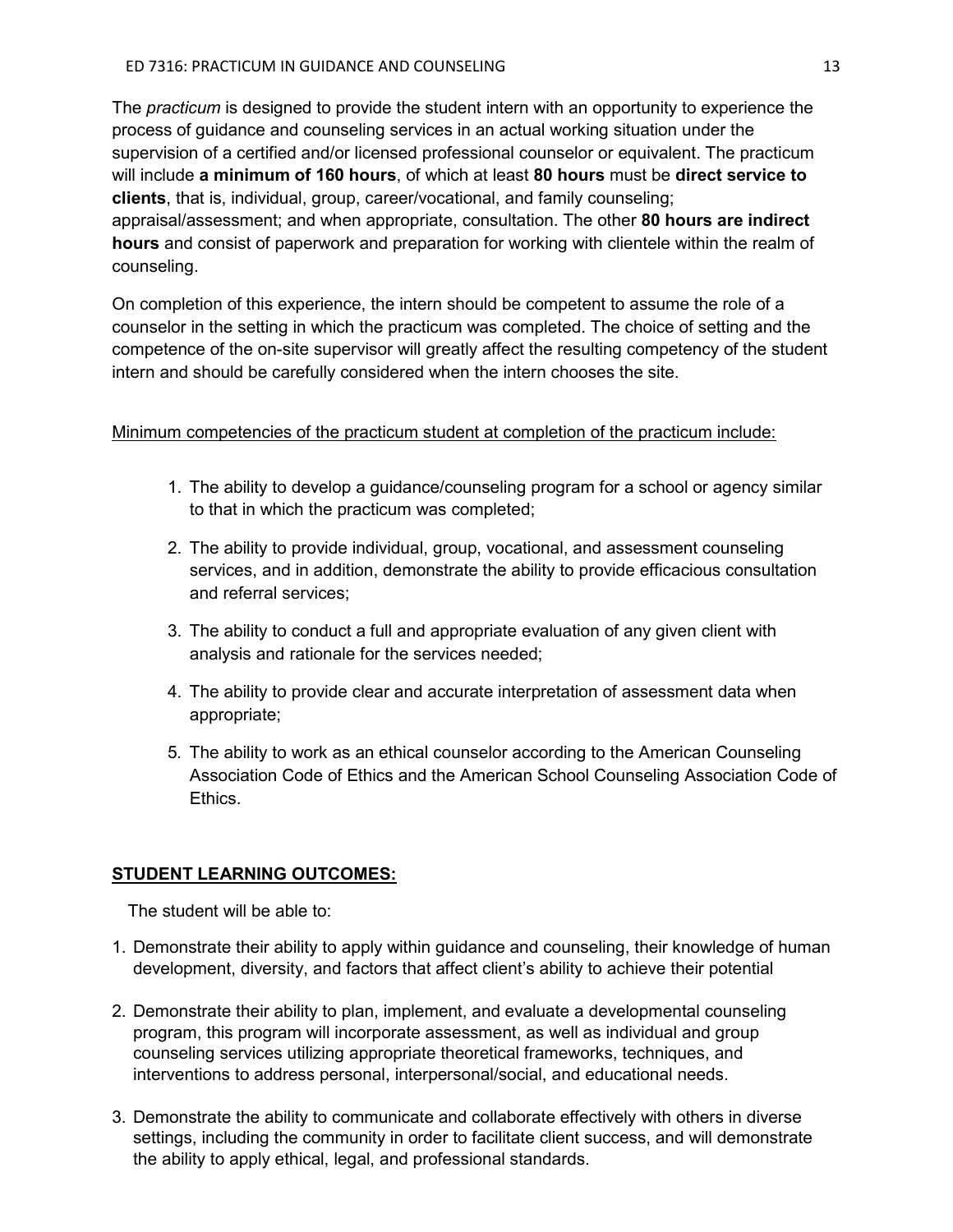#### **COUNSELOR EDUCATION MARKETABLE SKILLS:**

- 1. Graduates will demonstrate oral and written communication skills to apply in careers related to mental and behavioral health including school counseling.
- 2. Graduates will demonstrate knowledge of ethics, social justice issues, and multicultural concerns to apply in careers related to mental and behavioral health including school counseling.
- 3. Graduates will demonstrate knowledge of human growth development throughout the lifespan to apply in careers related to mental and behavioral health including school counseling.

#### **DISTANT LEARNING STATEMENT:**

Students enrolled in distance education courses have equal access to the university's academic support services, such as Smarthinking, library resources, such as online databases, and instructional technology support. For more information about accessing these resources, visit the SRSU website. Students should correspond using Sul Ross email accounts and submit online assignments through Blackboard, which requires secure login information to verify students' identities and to protect students' information. The procedures for filing a student complaint are included in the student handbook. Students enrolled in distance education courses at Sul Ross are expected to adhere to all policies pertaining to academic honesty and appropriate student conduct, as described in the student handbook. Students in web-based courses must maintain appropriate equipment and software, according to the needs and requirements of the course, as outlined on the SRSU website.

#### **ACADEMIC INTEGRITY:**

Students in this class are required to demonstrate scholarly behavior and academic honesty in the use of intellectual property. A scholar is expected to be timely, prepared, and focused. Meaningful, respectful, and pertinent online participation is also expected.

Examples of academic dishonesty include but are not limited to: submitting work as original that was used in whole or part for another course and/or professor; turning in another person's work as one's own; copying from professional works or internet sites without citation.

#### **SAFE ASSIGN:**

The Safe Assignment Tool is an advanced plagiarism prevention system deeply integrated with the Blackboard Learning Management System. SafeAssignment compares student papers submitted to Blackboard against an enormous wide range of sources and provides instructors with detailed Originality Reports. Because of SafeAssignment's flexibility, this product is an effective plagiarism prevention system that helps instructors to raise student awareness about plagiarism and to educate students about the ways to avoid plagiarism. You can check your similarity report and make corrections if needed. With your similarity report, you will note highlighted areas that have similarity noted between your paper and another source. You will click on the tab within the colored square to see the percentage of the similarity. Percentages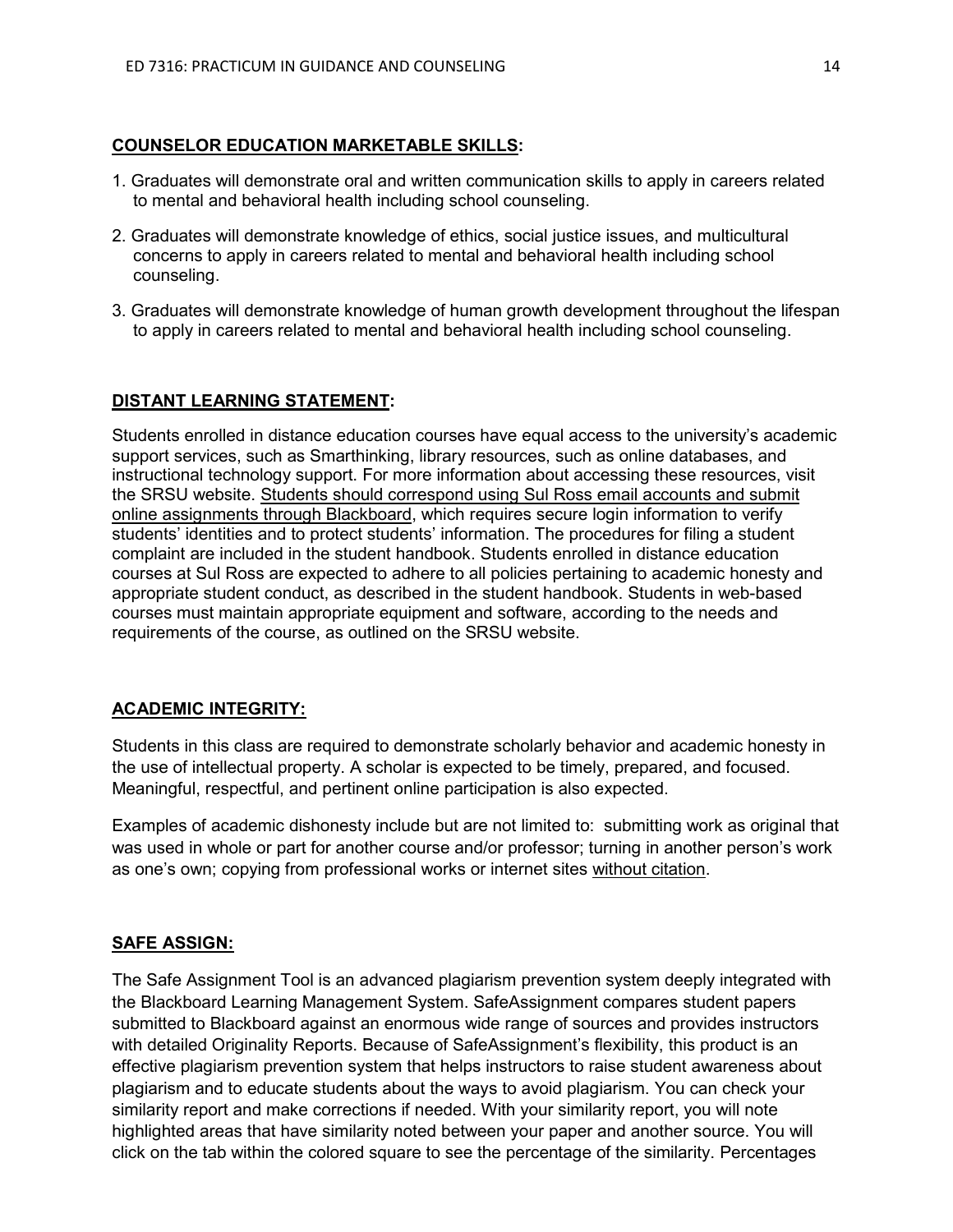above 10% must be corrected. It does not matter if the source that is being noted for similarity is not the same source that you used. The system is telling you what you have written is too similar to another source and you need to make corrections. You may need to change up some of the wording or order of information to make it your information. More than three or four words in a row that are identical to the originating author can be detected. You can submit your paper as many times as you would like. This system is designed to assist students with increasing awareness of plagiarism. Typically, plagiarism is an accidental occurrence and occurs when students do not realize their writing is overly similar to another source.

#### **ADA (Americans with Disabilities Act)**

#### **SRSU DISABILITY SERVICES:**

The University is committed to equal access in compliance with the Americans with Disabilities Act of 1990 (ADA) and Section 504 of the Rehabilitation Act of 1973. The Disability Services Coordinator in Counseling and Student Support Services has the responsibility to ensure students with disabilities the opportunity for full participation in programs, services, and activities. Students seeking disability services need to contact the Disability Services Coordinator, Mary Scwartze Grisham, located in Ferguson Hall, room 112. The mailing address is P.O. Box C-171, Sul Ross State University, Alpine, TX 79832. Telephone: 432-837-8203; Fax: 432-837-8724.

**PARTICIPATION POLICY:** Since ED 7316 is an online course, participation will be evaluated in Blackboard online discussions. It is the student's responsibility to check the Discussion Board and Sul Ross email *DAILY* for the duration of the course. In order for you to remain enrolled in ED 7316, you must reply to the Blackboard Discussion Board "Online Participation Policy" forum by the deadline posted on the Due Dates listing contained in this syllabus. It is policy at Sul Ross State University that if a student is enrolled in an online course and fails to stay active for a period of 3 weeks, fails to submit assignments, and/or does not reply to emails from the instructor, he/she will receive a final grade of "F." You may access the "Online Participation Policy" forum by entering Blackboard, then selecting Discussion Board. Please follow the directions regarding your required response.

#### **COURSE REQUIREMENTS:**

**Technology Requirements:** Since the Counselor Education Program is a predominately web delivered program, students are required to have their own computers and internet that can handle the required technology, including audio, a camera, Chrome, Blackboard, Zoom, youtube, and other applications. Not having the technology at your disposal at any time is not an excuse for failure to submit an assignment, join in a Zoom or Blackboard session, or take an exam.

• YOU MAY NOT BEGIN THE PRACTICUM BEFORE THE START OF THE SEMESTER; you must have received approval from me, your university supervisor, and your documents must also have been received and accepted by me, your university supervisor.

## **YOU MUST CHECK YOUR SUL ROSS EMAIL EACH DAY!**

Each intern will be expected to stay in regular communication with his/her university supervisor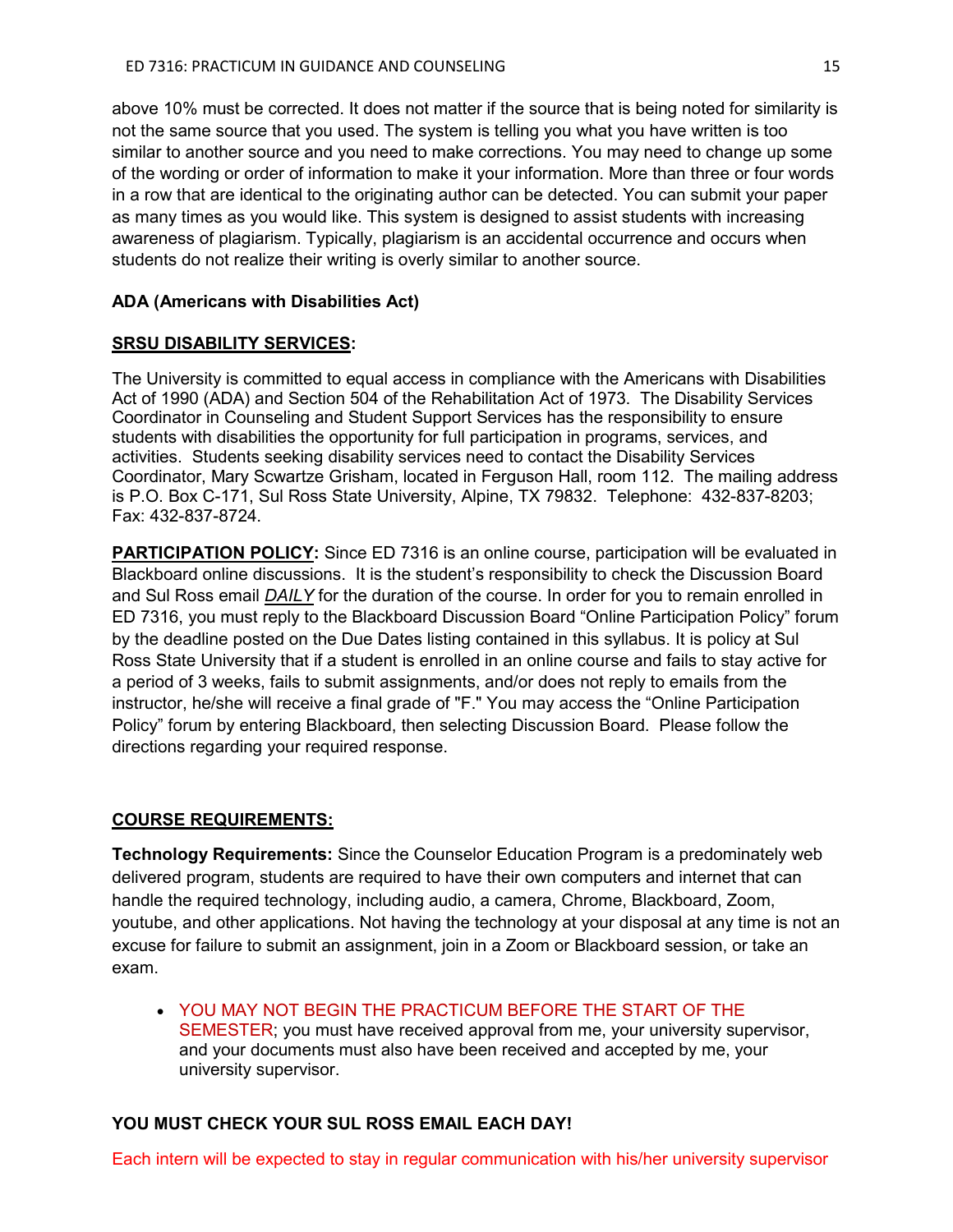and will be required to respond to emails and/or telephone calls initiated by the university supervisor within two days. If a timely response is not received, 10 points per day will be deducted from your overall grade. (No Excuses) Plan on communicating with your field supervisor one a week.

## **EVALUATION/GRADING POLICY:**

Your grade for this course will be determined by evidence of the **quality** of your learning as **demonstrated by your performance** on the following:

\*Appendix 1- 8, copy of liability insurance and copy of site supervisors counseling certificate- all signatures and blanks must be filled in. - 5%

\*Note – You cannot collect counseling hours or work until these are submitted.

Logs, Reflections, Self-Evaluations, Essay, and Observations – 45%

Site supervisor's mid-term, final evaluations, and Certification Approval Form - 50%

Course Grade:

| 91% - 100% | 81% - 90% | 71% - 80% | Below 71% |
|------------|-----------|-----------|-----------|

**NOTE:** Graduate students must maintain a 3.0 GPA to remain in good standing.

## **I reserve the right to adjust assignments as needed per TEA. Some assignments may be added and others dismissed. Be flexible.**

# **SCHEDULE/DUE DATES:**

# **Required - Blackboard Collaborate Introduction to the Practicum Meeting Sunday, January 9, 1:30-3:30 PM CST**

**January 10 – Online ED 7316 course officially begins**

## **Introduce yourself and sign the online participation policy – Due January 12**

## **MODULE ONE – Due January 14**

- $\circ$  Appendix A Signed Site Practicum Responsibilities Form
- $\circ$  Appendix B Signed School Counseling Practicum Student's Responsibility to Self
- o Appendix C Signed Graduate Student Professional Behavior
- $\circ$  Appendix D Completed Personal Data
- $\circ$  Appendix E Signed SRSU Waiver and Liability Release rage
- $\circ$  Appendix F Signed Practicum Agreement Form and a copy of your site supervisor's school counselor certification certificate and service record
- $\circ$  Appendix G Completed and signed Professional Liability Insurance Form and a copy of the liability insurance policy

**\*\*\***You cannot begin to collect hours until these are submitted and verified by the Field Supervisor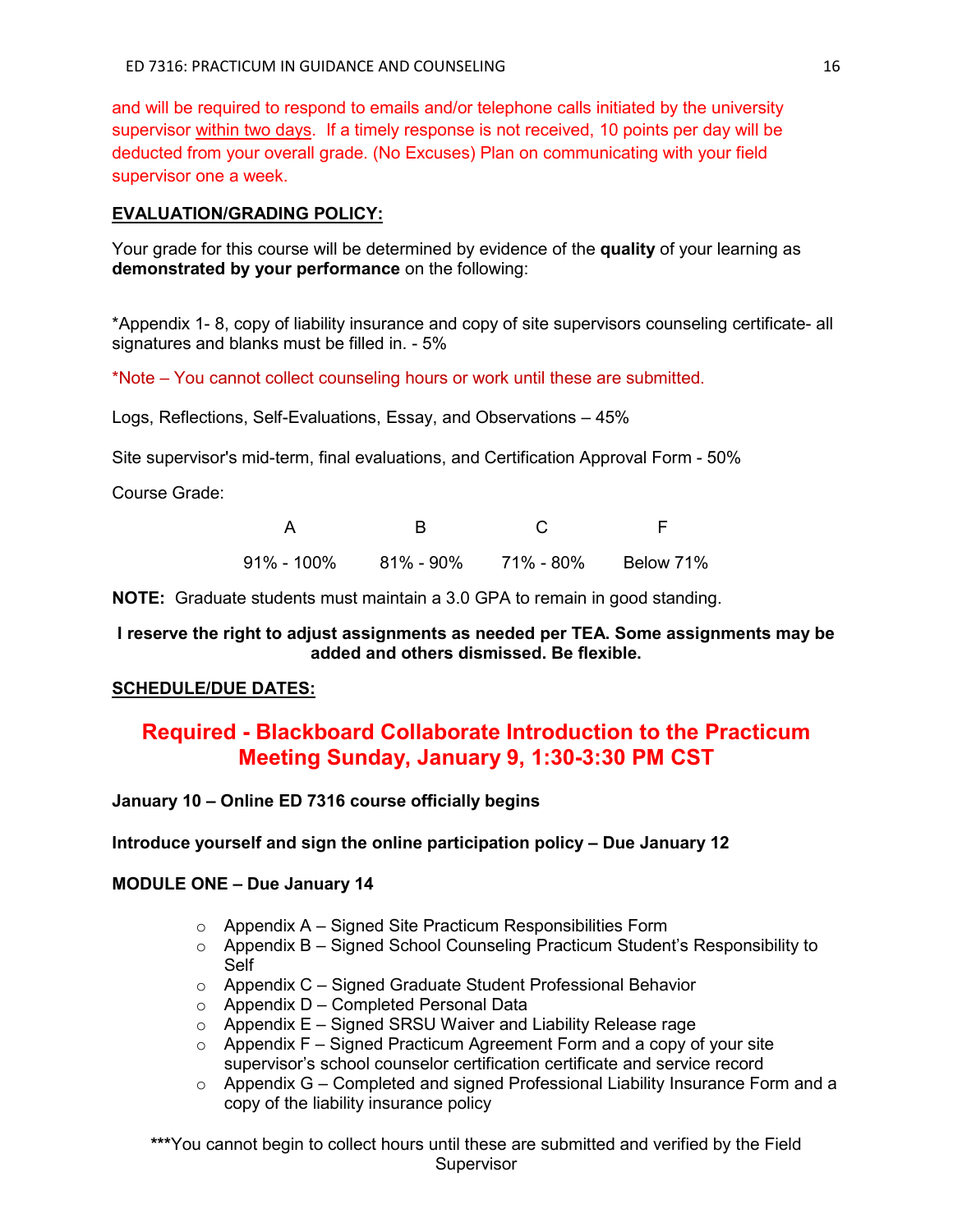# **MODULE TWO - DUE January 23**

- Four Goals with for Objectives Draft Due January 19, email your field supervisor
- Four Goals with for Objectives Final Due January 23 in Blackboard
- Review [https://tea.texas.gov/texas-schools/health-safety-discipline/prevention-and](https://tea.texas.gov/texas-schools/health-safety-discipline/prevention-and-awareness-of-child-abuse-neglect-including-trafficking-of-a-child-toolkit-and-resources)[awareness-of-child-abuse-neglect-including-trafficking-of-a-child-toolkit-and-resources](https://tea.texas.gov/texas-schools/health-safety-discipline/prevention-and-awareness-of-child-abuse-neglect-including-trafficking-of-a-child-toolkit-and-resources) download resources for your ED 7302 program manual that you developed. File them in the Appendix.
- Review [https://tea.texas.gov/about-tea/other-services/human-trafficking-of-school-aged](https://tea.texas.gov/about-tea/other-services/human-trafficking-of-school-aged-children)[children](https://tea.texas.gov/about-tea/other-services/human-trafficking-of-school-aged-children) download resources for your ED 7302 program manual that you developed. File them in the Appendix.
- Review [https://tea.texas.gov/texas-schools/health-safety-discipline/pregnancy-related](https://tea.texas.gov/texas-schools/health-safety-discipline/pregnancy-related-services)[services](https://tea.texas.gov/texas-schools/health-safety-discipline/pregnancy-related-services) download resources for your ED 7302 program manual that you developed. File them in the Appendix.
- Review TEA Updates

# **MODULE THREE – Due February 11**

- Logs #1 First set of 40 hours with cover sheet (Appendix I) with signatures
- Three Reflections #1 (Appendix M) of the first 40 hours
- Student Self Evaluation #1 (Appendix L)
- Read and complete quizzes *Mastering the National Counselor Examination and the Counselor Preparation Comprehensive Examination* Chapter 3 – Human Growth and **Development**
- Read and complete quizzes *Encyclopedia of Counseling* Chapter 3 Human Growth and Development

## **MODULE FOUR – Due February 13-18**

- Upload Video to Discussion Due February 13
- Observation with Field Supervisor February 14, 15, 16 (to be scheduled)
- Field Supervisor Observation # 1 with signatures Due February 18
- Read and complete quizzes *Mastering the National Counselor Examination and the Counselor Preparation Comprehensive Examination* Chapter 6 – Group Work
- Read and complete quizzes *Encyclopedia of Counseling* Chapter 6 Group Counseling and Group Work

## **Module Five – February 27**

- Read and complete quizzes *Mastering the National Counselor Examination and the Counselor Preparation Comprehensive Examination* Chapter 1 – Professional Orientation and Ethical Practice
- Read and complete quizzes *Encyclopedia of Counseling* Chapter 10 Professional Orientation and Ethical Practice

# **MODULE SIX – Due March 18**

- Second set of 40 hours with cover sheet (Appendix I) with signatures
- Three reflections (Appendix M) of the  $2^{nd}$  set of 40 hours
- Read and complete quizzes *Mastering the National Counselor Examination and the Counselor Preparation Comprehensive Examination* Chapter 2 – Social and Cultural **Diversity**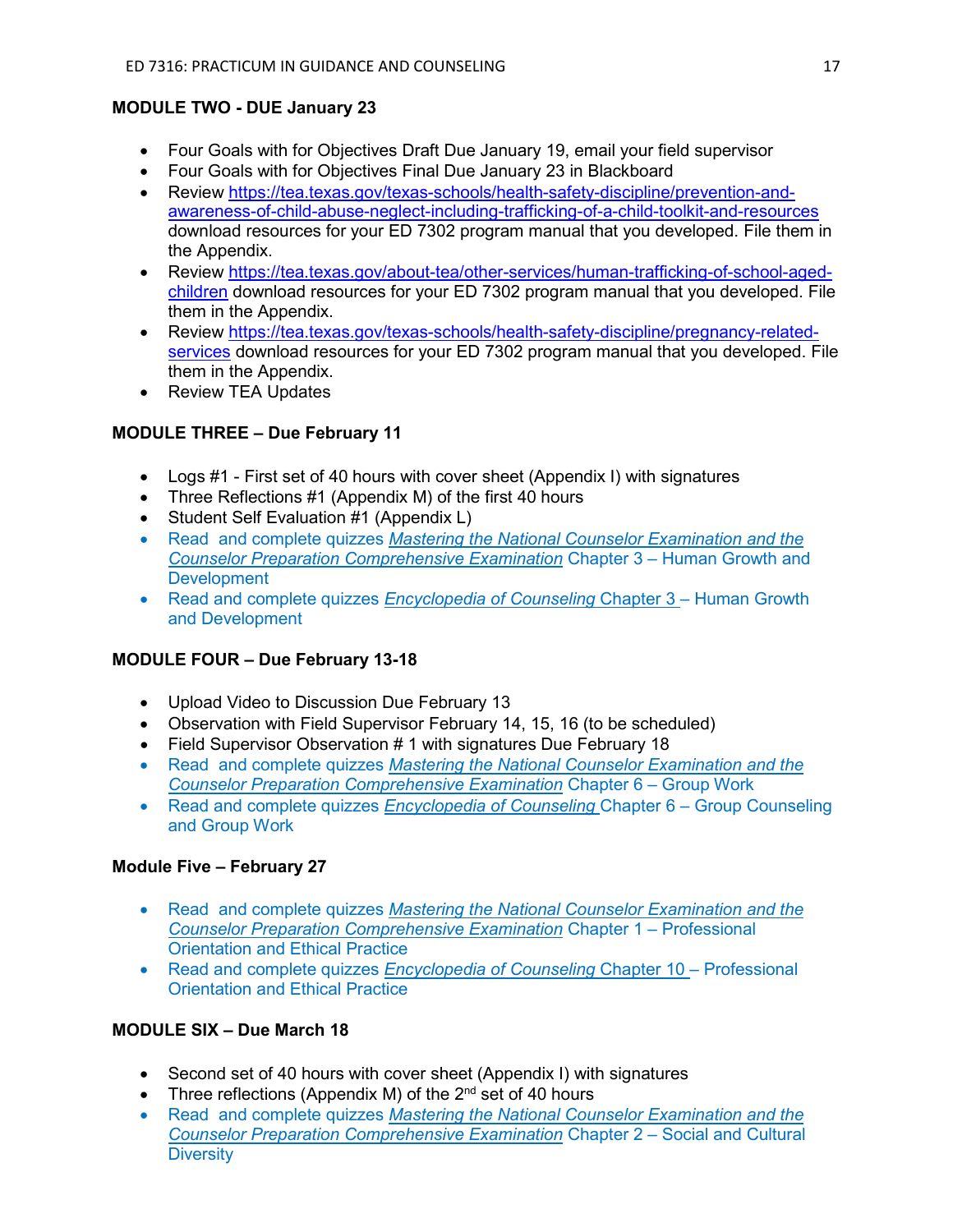• Read and complete quizzes *Encyclopedia of Counseling* Chapter 4 – Social and Cultural **Diversity** 

# **MODULE SEVEN – Due March 19**

- Practicum Student Self Evaluation #2 (Appendix L)
- Site Supervisor Mid-Semester Evaluation (Appendix J)
- Read and complete quizzes *Mastering the National Counselor Examination and the Counselor Preparation Comprehensive Examination* Chapter 5 – Helping Relationships
- Read and complete quizzes *Encyclopedia of Counseling* Chapter 5 Counseling and Helping Relationships

## **MODULE EIGHT – Due March 20-25**

- Upload Video to Discussion Due March 20
- Observation # 2 with Field Supervisor March 21-23 To be scheduled
- Field Supervisor Observation # 2 with signatures Due March 25
- Read and complete quizzes *Mastering the National Counselor Examination and the Counselor Preparation Comprehensive Examination* Chapter 7 – Assessment and **Testing**
- Read and complete quizzes *Encyclopedia of Counseling* Chapter 8 Assessment and **Testing**

# **March 31 – Last day to drop with a "W" (by 4 pm)**

# **Saturday, April 2 – Counselor Education Comprehensive Exam SRSU Alpine Campus (1-5 pm)**

## **MODULE NINE – Due April 15**

- Third set of 40 hours with cover sheet (Appendix I) with signatures
- Practicum Student Self Evaluation #3 (Appendix L)
- Three Reflections (Appendix M) of the  $3<sup>rd</sup>$  set of 40 hours

## **MODULE TEN – April 18-22**

- On-site Field Supervisor Observation # 3 to be scheduled
- Field Supervisor Observation #3 with signatures Due April 22
- Compare and Contrast T-PESS for Principals and T-Tess for Teachers with the TEMPSC –III for Counselors **Due April 24** Follow APA style and citing.

## **MODULE ELEVEN – Due April 29**

- Fourth and final set of 40 hours with cover sheet (Appendix I) with signatures
- Fourth and final set of three reflections (Appendix M)
- Site supervisor's final evaluation (Appendix N)
- Practicum Evaluation of Site Supervisor (Appendix O)
- Certification Approval Form
- Class Evaluation

**May 7** – Graduation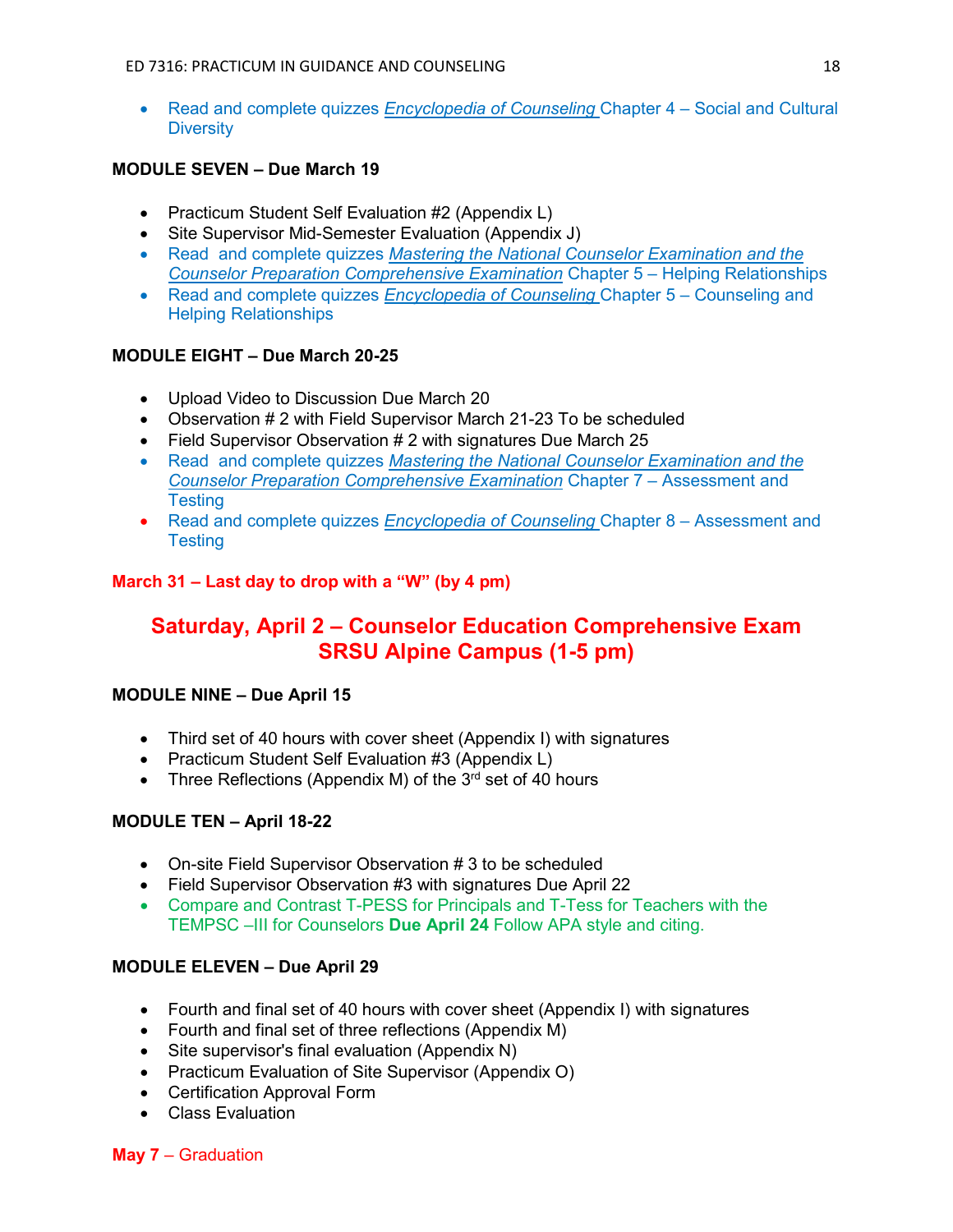# **WRITING RUBRIC FOR ALL WRITTEN ASSIGNMENTS AND DISCUSSIONS:**

| Sub-skill                                       | <b>Beginning</b>                                                                                                                                                    | <b>Basic</b>                                                                                                                                                                             | <b>Proficient</b>                                                                                                                                                                        | <b>Advanced</b>                                                                                                                                                                                                | <b>Exceptional</b>                                                                                                                                                                                               | <b>Score</b> |
|-------------------------------------------------|---------------------------------------------------------------------------------------------------------------------------------------------------------------------|------------------------------------------------------------------------------------------------------------------------------------------------------------------------------------------|------------------------------------------------------------------------------------------------------------------------------------------------------------------------------------------|----------------------------------------------------------------------------------------------------------------------------------------------------------------------------------------------------------------|------------------------------------------------------------------------------------------------------------------------------------------------------------------------------------------------------------------|--------------|
|                                                 | 1                                                                                                                                                                   | $\overline{2}$                                                                                                                                                                           | 3                                                                                                                                                                                        | 4                                                                                                                                                                                                              | 5                                                                                                                                                                                                                |              |
| Integration<br><b>of</b><br>Knowledge           | The paper<br>did not<br>incorporate<br>knowledge<br>from the<br>literature or<br>class in<br>relevant and<br>meaningful<br>ways                                     | The paper<br>somewhat<br>incorporated<br>knowledge<br>from the<br>literature in<br>relevant and<br>meaningful<br>ways                                                                    | The paper<br>incorporated<br>knowledge<br>from the<br>literature in<br>relevant and<br>meaningful<br>ways                                                                                | The paper<br>effectively<br>incorporated<br>knowledge<br>from the<br>literature in<br>relevant and<br>meaningful<br>ways                                                                                       | The paper<br>very<br>effectively<br>incorporated<br>knowledge<br>from the<br>literature in<br>relevant and<br>meaningful<br>ways                                                                                 |              |
| Organizatio<br>n and<br><b>Presentatio</b><br>n | The paper<br>lacked topic<br>sentences,<br>transitions<br>from one<br>topic to<br>another,<br>relevant<br>connections<br>among<br>topics, and a<br>seamless<br>flow | The paper<br>occasionally<br>included<br>topic<br>sentences,<br>transitions<br>from one<br>topic to<br>another,<br>relevant<br>connections<br>among<br>topics, and a<br>seamless<br>flow | The paper<br>consistently<br>included<br>topic<br>sentences,<br>transitions<br>from one<br>topic to<br>another.<br>relevant<br>connections<br>among<br>topics, and<br>a seamless<br>flow | The paper<br>consistently<br>and<br>effectively<br>employed<br>topic<br>sentences,<br>transitions<br>from one<br>topic to<br>another,<br>relevant<br>connections<br>among<br>topics, and a<br>seamless<br>flow | The paper<br>uniformly<br>and very<br>effectively<br>employed<br>topic<br>sentences,<br>transitions<br>from one<br>topic to<br>another,<br>relevant<br>connections<br>among<br>topics, and a<br>seamless<br>flow |              |
| <b>Focus</b>                                    | The paper's<br>topic lacked<br>focus and a<br>clear<br>direction                                                                                                    | The paper's<br>topic had<br>occasional<br>focus,<br>direction,<br>and purpose                                                                                                            | The paper's<br>topic had<br>focus and<br>clarity of<br>direction<br>and purpose                                                                                                          | The paper's<br>topic had<br>effective<br>focus and<br>clarity of<br>direction and<br>purpose                                                                                                                   | The paper's<br>topic had<br>very effective<br>focus and<br>clarity of<br>direction and<br>purpose                                                                                                                |              |
| Level of<br>Coverage                            | The paper<br>lacked depth,<br>elaboration,<br>and relevant<br>material                                                                                              | The paper<br>occasionally<br>included<br>depth,<br>elaboration,<br>and relevant<br>material                                                                                              | The paper<br>included<br>depth,<br>elaboration,<br>and relevant<br>material                                                                                                              | The paper<br>effectively<br>included<br>depth,<br>elaboration,<br>and relevant<br>material                                                                                                                     | The paper<br>very<br>effectively<br>included<br>depth,<br>elaboration,<br>and relevant<br>material                                                                                                               |              |
| Grammar/<br><b>Spelling</b>                     | The paper<br>contained<br>numerous<br>errors of<br>grammar and<br>spelling                                                                                          | The paper<br>contained<br>some errors<br>of grammar<br>and spelling                                                                                                                      | The paper<br>contained<br>very few<br>errors of<br>grammar<br>and spelling                                                                                                               | The paper<br>contained<br>only one or<br>two errors of<br>grammar<br>and spelling                                                                                                                              | The paper<br>contained no<br>errors of<br>grammar<br>and spelling                                                                                                                                                |              |